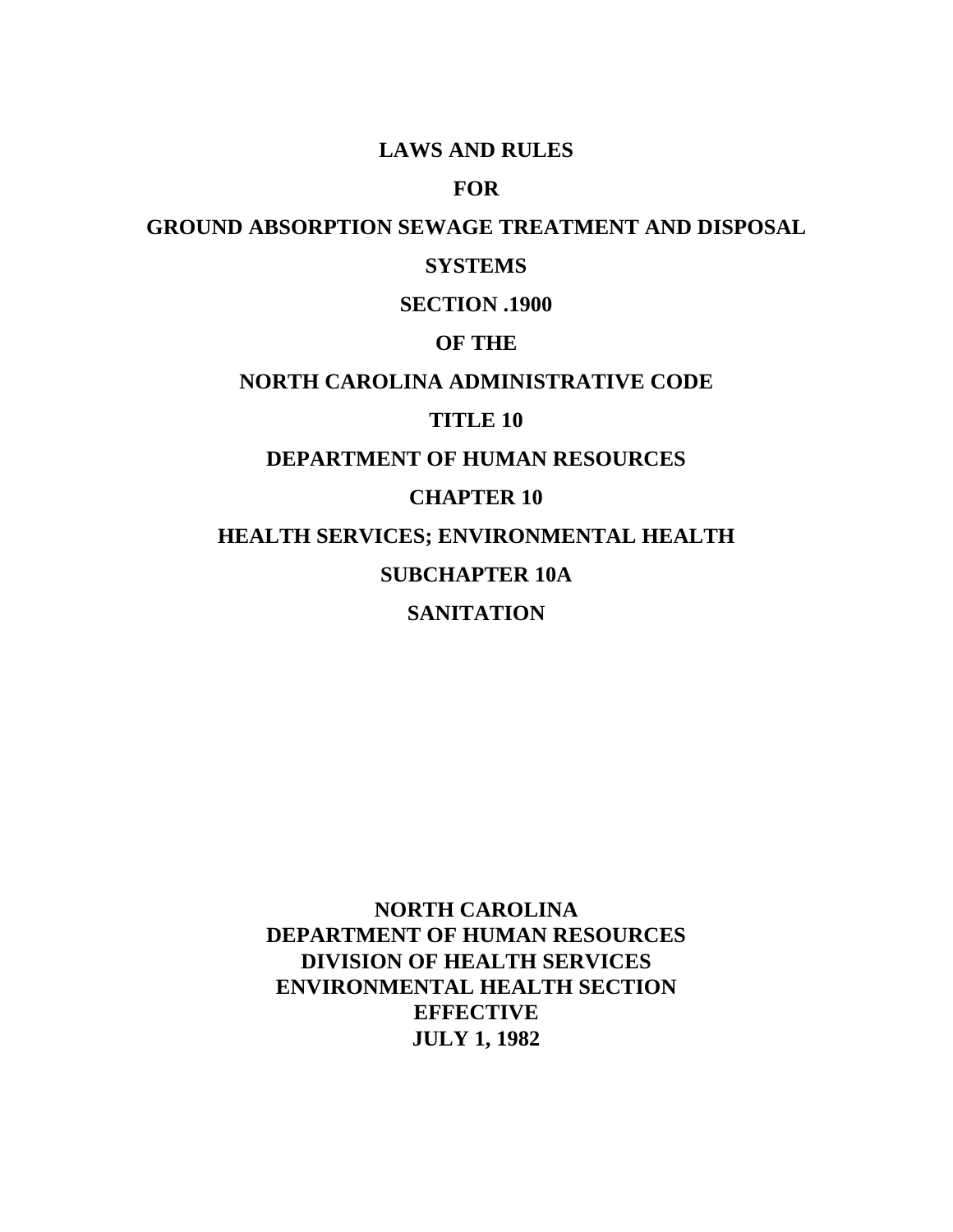## **CONTENTS**

# GROUND ABSORPTION SEWAGE TREATMENT AND DISPOSAL ACT OF 1981

#### SECTION. 1900 SEWAGE TREATMENT AND DISPOSAL SYSTEMS

| <b>RULE</b> | <b>PAGE</b> |
|-------------|-------------|
|-------------|-------------|

| .1934 - General                                                    | $\overline{c}$ |
|--------------------------------------------------------------------|----------------|
| .1935 - Definitions                                                | $\overline{2}$ |
| .1936 - Requirements for Sewage Treatment and Disposal             | $\overline{4}$ |
| .1937 - Permits                                                    | 5              |
| .1938 - Responsibilities                                           | 6              |
| .1939 - Site Evaluation                                            | 6              |
| .1940 - Topography and Landscape Position                          | $\overline{7}$ |
| .1941 - Soil Characteristics (Morphology)                          | 8              |
| .1942 - Soil Drainage                                              | 11             |
| .1943 - Soil Depth                                                 | 12             |
| .1944 - Restrictive Horizons                                       | 12             |
| .1945 - Available Space                                            | 12             |
| .1946 - Other Applicable Factors                                   | 13             |
| .1947 - Determination of Overall Site Suitability                  | 13             |
| .1948 - Site Classification                                        | 14             |
| .1949 - Sewage Flow Rates for Ground Absorption Systems            | 14             |
| .1950 - Location of Ground Absorption Systems                      | 16             |
| .1951 - Applicability of Rules                                     | 17             |
| .1952 - Septic Tank Construction                                   | 18             |
| .1953 - Prefabricated Tanks                                        | 19             |
| .1954 - Minimum Standards for Prefabricated Septic Tanks           | 19             |
| .1955 - Design Criteria for Conventional Sewage Systems            | 21             |
| .1956 - Possible Modifications to Conventional Septic Tank Systems | 23             |
| .1957 - Design Criteria for Design of Alternative Sewage Systems   | 24             |
| .1958 - Non-Ground Absorption Sewage Treatment Systems             | 25             |
| .1959 - Privy Construction                                         | 26             |
| .1960 - Maintenance of Privies                                     | 26             |
| .1961 - Maintenance of Sewage Systems and Septage Disposal         | 27             |
| .1962 - Exemption                                                  | 27             |
| .1963 - Disuse of Sewage System                                    | 27             |
| .1964 - Interpretation and Technical Assistance                    | 28             |
| .1965 - Appeals Procedure                                          | 28             |
| .1966 - Severability                                               | 28             |
| .1967 - Injunctions                                                | 28             |
| .1968 - Penalties                                                  | 28             |

NOTE: Regulations 10 NCAC 10A .1901 through .1933; Rules for Ground Absorption Sewage Disposal Systems of 3000 gallons or less design capacity; were repealed May 7, 1982, Effective July 1, 1982.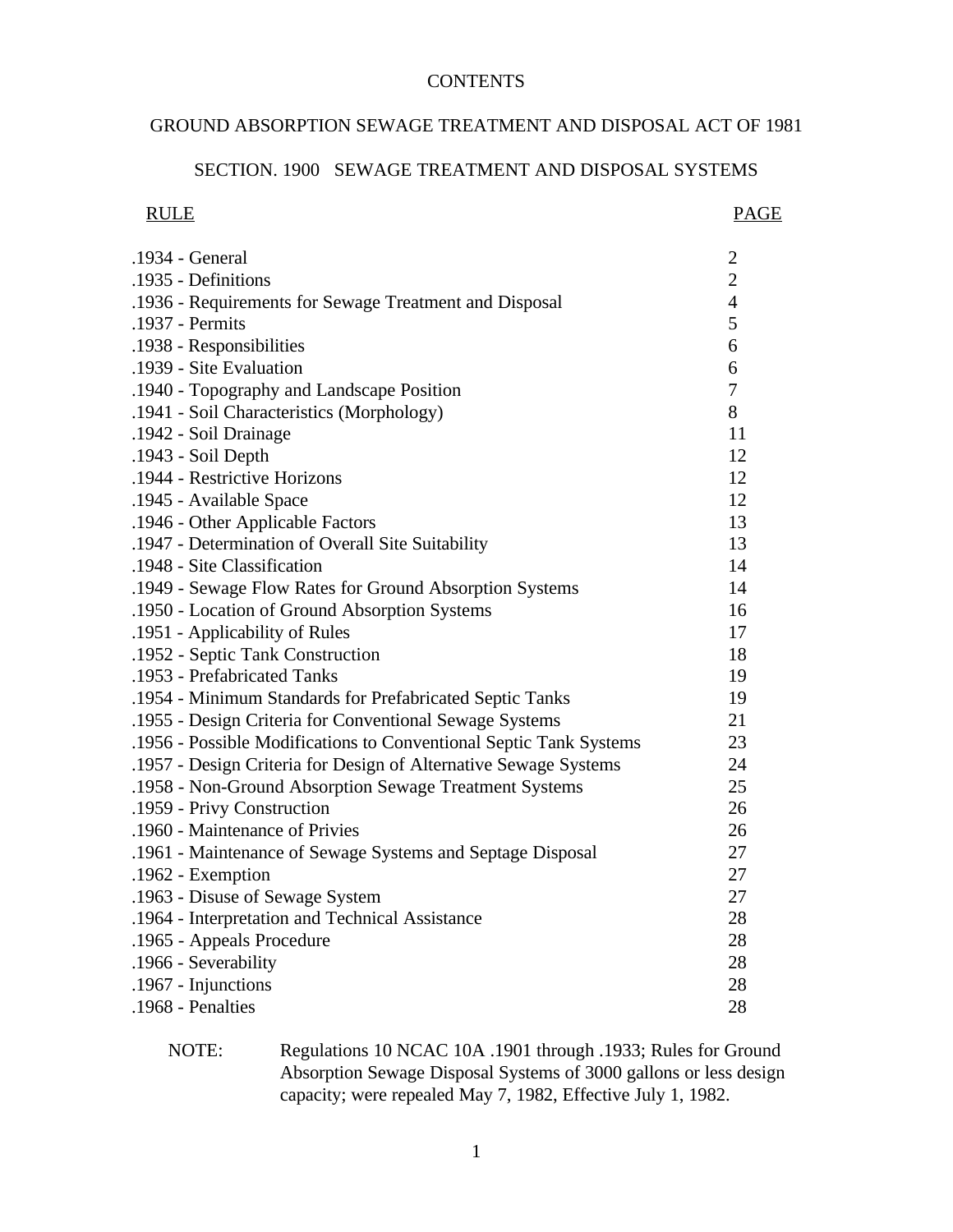#### **ARTICLE 13E OF CHAPTER 130 OF THE GENERAL STATUTES OF NORTH CAROLINA**

#### **GROUND ABSORPTION SEWAGE TREATMENT AND DISPOSAL ACT OF 1981**

 § 130-166.62. Short title. — This Article shall be known and may be cited as the "Ground Absorption Sewage Treatment and Disposal Act of 1981." (1973, c. 452, s. 2; 1981, c. 949, s. 3.)

 § 130-166.63. Preamble. — The General Assembly finds and declares that continued installation, at a rapidly and constantly accelerating rate, of septic tanks and other types of ground absorption sewage treatment and disposal systems in a faulty or improper manner and in areas where unsuitable soil and population density adversely affect the efficiency and functioning of these systems, has a detrimental affect on the public health through contamination of land, groundwater, and surface waters. Recognizing, however, that sewage can be rendered ecologically safe and the public health protected if such methods of sewage treatment and disposal are properly regulated and recognizing that ground absorption sewage treatment and disposal will continue to be necessary to meet the needs of an expanding population, the General Assembly intends hereby to insure the regulation of ground absorption sewage treatment and disposal systems so that such systems may continue to be used, where appropriate, without jeopardizing the public health. (1973, c. 452, s. 3; 1981, c. 949, s. 3.)

§ 130-166.64. Definitions. — As used herein, unless the context otherwise requires:

- (1) "Construction" means any work at the site of placement done for the purpose of preparing a residence, place of business or place of public assembly for initial occupancy, or subsequent additions thereto which increase sewage flow.
- (2) "Health department" means any county, city, district, consolidated city-county or other health department authorized to be organized under Chapter 130 of the General Statutes.
- (3) "Land sales business" means any business engaged in sales of land where a ground absorption sewage treatment and disposal system may be required, provided, however, that this definition shall not include sales of land upon which any residence, place of business, or place of public assembly is being or has been constructed and for which an improvements permit has been issued pursuant to G.S. 130-166.2 [103-166.66].
- (4) "Location" means the initial placement for occupancy of a residence, place of business, or place of public assembly.
- (5) "Mobile home dealer" means every person or firm offering mobile homes for sale or lease within this State.
- (6) "Mobile home sales lot" means any place where two or more mobile homes are displayed and offered for sale or lease.
- (7) "Place of business" means any store, warehouse, manufacturing establishment, place of amusement or recreation, service station, office building, or any other place where people work.
- (8) "Place of public assembly" means any fairground, auditorium, stadium, church, campground, theater, or any other place where people assemble.
- (9) "Public or community sewage system" means a single system of sewage collection,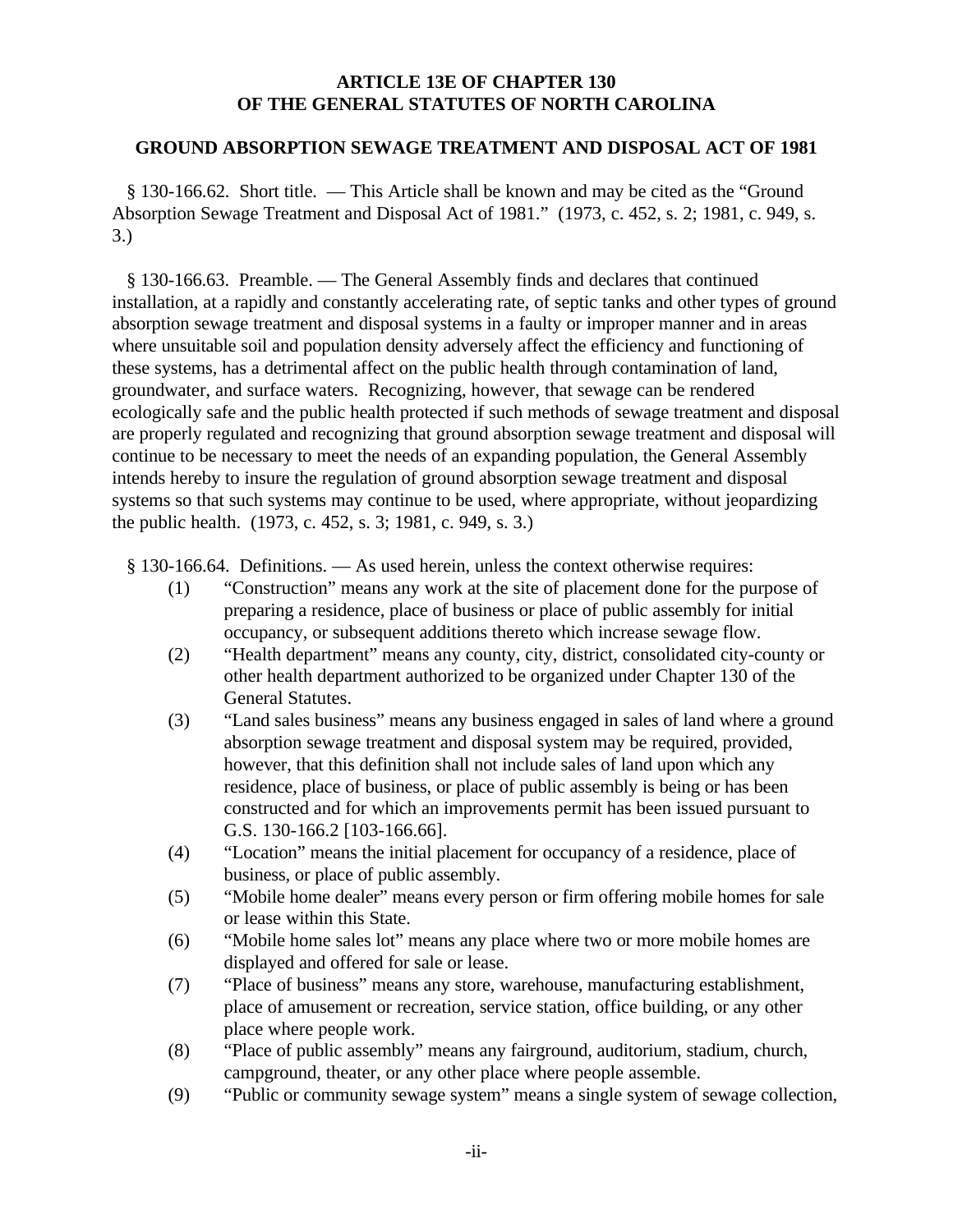treatment, and disposal owner and operated by a sanitary district, a metropolitan sewage district, a water and sewer authority, a county or municipality or a public utility.

- (10) "Relocation" means the displacement of a residence or place of business from one site to another.
- (11) "Residence" means any private home, dwelling unit in a multiple family structure, hotel, motel, summer camp, labor work camp, mobile home, institution, or any other place where people reside.
- (12) "Sanitary system of sewage treatment and disposal" means a complete system of sewage treatment and disposal including approved privies, septic tank systems, connection to public or community sewage systems, incinerators, mechanical toilets, composting toilets, recycling toilets, mechanical aeration systems or other such systems.
- (13) "Septic tank system" means a ground absorption sewage treatment and disposal system consisting of a settling tank and a ground absorption field.
- (14) "Sewage" means and includes the liquid and solid human body waste, and liquids generated by domestic water-using fixtures and appliances, from any residence, place of business, or place of public assembly. For the purposes of this definition sewage shall not be construed to mean any industrial process wastewater or any other wastewater not considered to be domestic waste. (1973, c. 452, s. 4; 1981, c. 949, s. 3.)

§ 130-166.65. Sanitary sewage treatment and disposal; rules.

 (a) Any person owning or controlling any single or multiple family residence, place of business, or a place of public assembly shall provide a sanitary system of sewage treatment and disposal. Any such sanitary sewage treatment and disposal system consisting of approved privies, septic tank systems, incinerators, mechanical toilets, composting toilets, recycling toilets, or other such systems serving single or multiple family residences, places of business, or place of public assembly, the effluent from which is not discharged to the land surface or surface waters, shall be approved by the Department of Human Resources under rules and regulations adopted by the Commission for Health Services.

 (b) Any public or community sewage system and any system which discharges to the land surface or surface waters shall be approved by the Department of Natural Resources and Community Development under rules and regulations adopted by the Environmental Management Commission.

 (c) Notwithstanding the provisions of subsection (a) of this section and the provisions of G.S. 130-17(b), any sanitary sewage treatment and disposal system subject to approval under rules and regulations of the Commission for Health Services shall be reviewed and approved under rules and regulations of a local board of health in the following circumstances:

- (1) The local board of health, on its own motion, has requested the Department of Human Resources to review its proposed regulations concerning sanitary sewage treatment and disposal systems.
- (2) The Department of Human Resources has found that the regulations of the local board of health concerning sanitary sewage treatment and disposal systems are more stringent, but not less stringent, than the Commissions' regulations, and are sufficient to safeguard the public health.
- (d) The Department of Human Resources from time to time, upon its own motion or upon the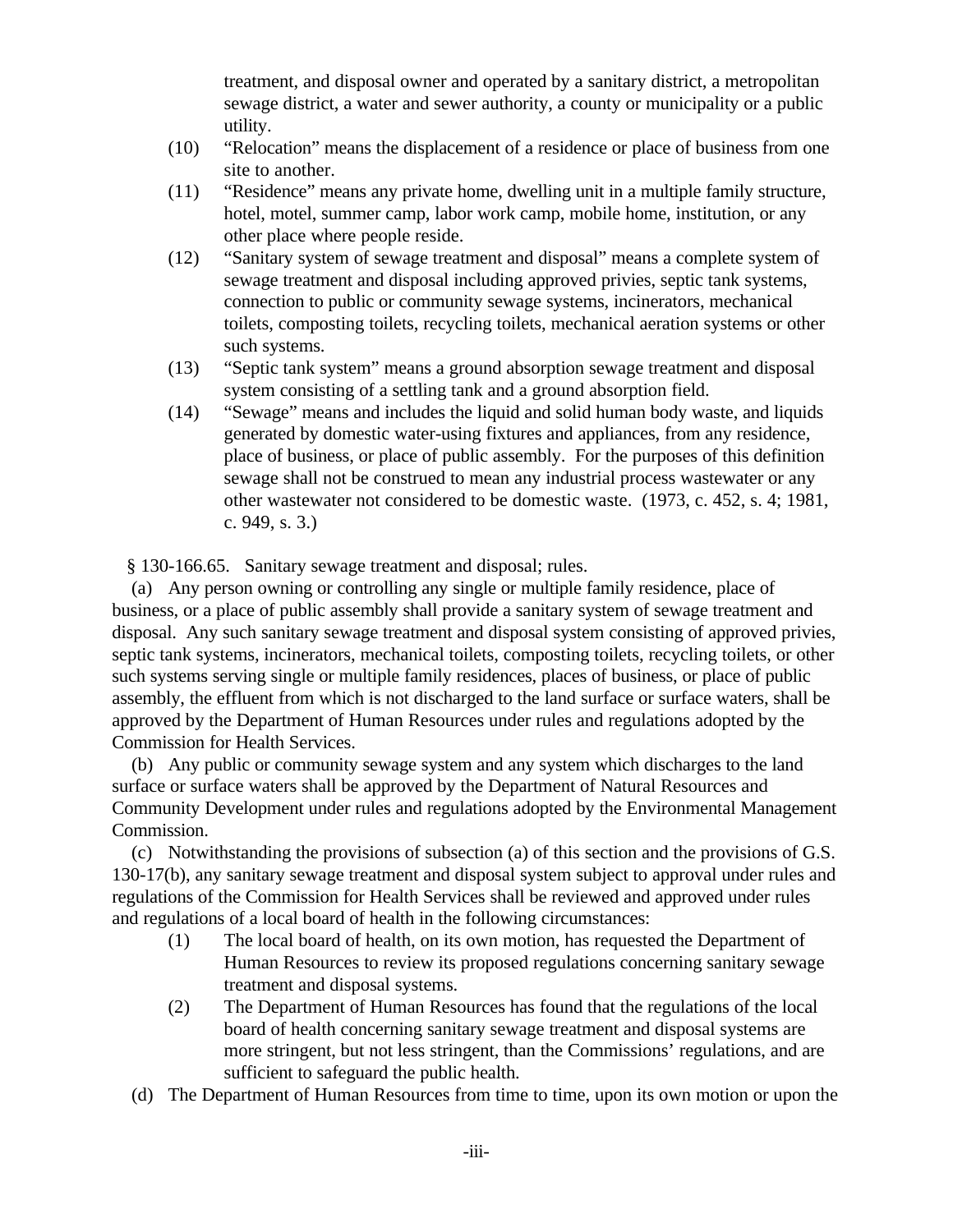request of a local board of health or upon the request of a citizen of an affected county, may review its findings under subsection (c) of this section. Subject to such review, the Department of Human Resources' finding that local regulations meet the requirements of subsection (c) of this section shall be binding and conclusive.

 (e) The relationship between State and local regulations concerning sanitary sewage treatment and disposal systems shall continue to be governed by G.S. 130-17(b) except in those cases where local regulations have been reviewed and approved pursuant to subsection (c) of this section.

 (f) The Commission of Health Services rules and local board of health rules shall address at least the following: (i) Sewage characteristics; (ii) Design unit' (iii) Design capacity; (iv) Design volume; (v) Soil morphology and drainage; (vii) Topography and landscape position; (viii) Depth to seasonally high water table, rock, and water impeding formations; (ix) Proximity to water supply wells, shellfish waters, estuaries, marshes, wetlands, areas subject to frequently flooding streams, lakes, swamps, and other bodies of surface or ground waters; (x) Density of sewage treatment and disposal systems in a geographical area; and (xi) Such other factors as will affect the effective operation and performance of the ground absorption method of sewage treatment and disposal. (1981, c. 949, s. 3; c. 1127, s. 47.)

§ 130-166.66. Improvements permit required.

 (a) No person shall commence the construction or relocation of any residence, place of business, or place of public assembly nor shall any person locate, relocate or cause to be located or to be relocated any residence other than one exhibited for ale or stored for the purpose of later sale on a site in an area not served by a system of sewage treatment and disposal subject to rules adopted by the Environmental Management Commission without first obtaining an improvements permit from the local health department having jurisdiction.

 (b) The local health department shall issue an improvements permit authorizing work to proceed and the installation or repair of a sewage treatment and disposal system when it has determined after a field investigation that such a system can be installed in compliance with rules adopted by the Commission for Health Services and/or rules adopted by the Commission for Health Services and/or rules of the local board of health having jurisdiction. (1973, c. 452, s. 5; c. 476, s. 128; 1981, c. 949, s.3.)

 § 130-166.67. Certificate of completion. — No sewage treatment and disposal system subject to Commission for Health Services rules or rules of the local board of health having jurisdiction which is attempted to be installed shall be covered or placed into use until the local health department determines that the system as installed is in compliance with the rules and regulations governing such installations. Upon determining that a sewage treatment and disposal system is properly installed, the local health department shall issue a certificate of completion authorizing a residence, place of business, or place of public assembly to be occupied following construction, location, or relocation. Upon determining that an existing sewage treatment and disposal system is properly installed and operating satisfactorily in a mobile home park, the local health department shall issue a certificate of completion authorizing a residence to be locaterd and occupied in a mobile home park. No person shall occupy a residence, place of business, place of public assembly, or mobile home in a mobile home park until a certificate of completion has been issued. (1973, c. 452, s. 6; 1981, c. 949, s. 3.)

 § 130-166.68. Improvements permit or certificate of completion required before other permits to be issued.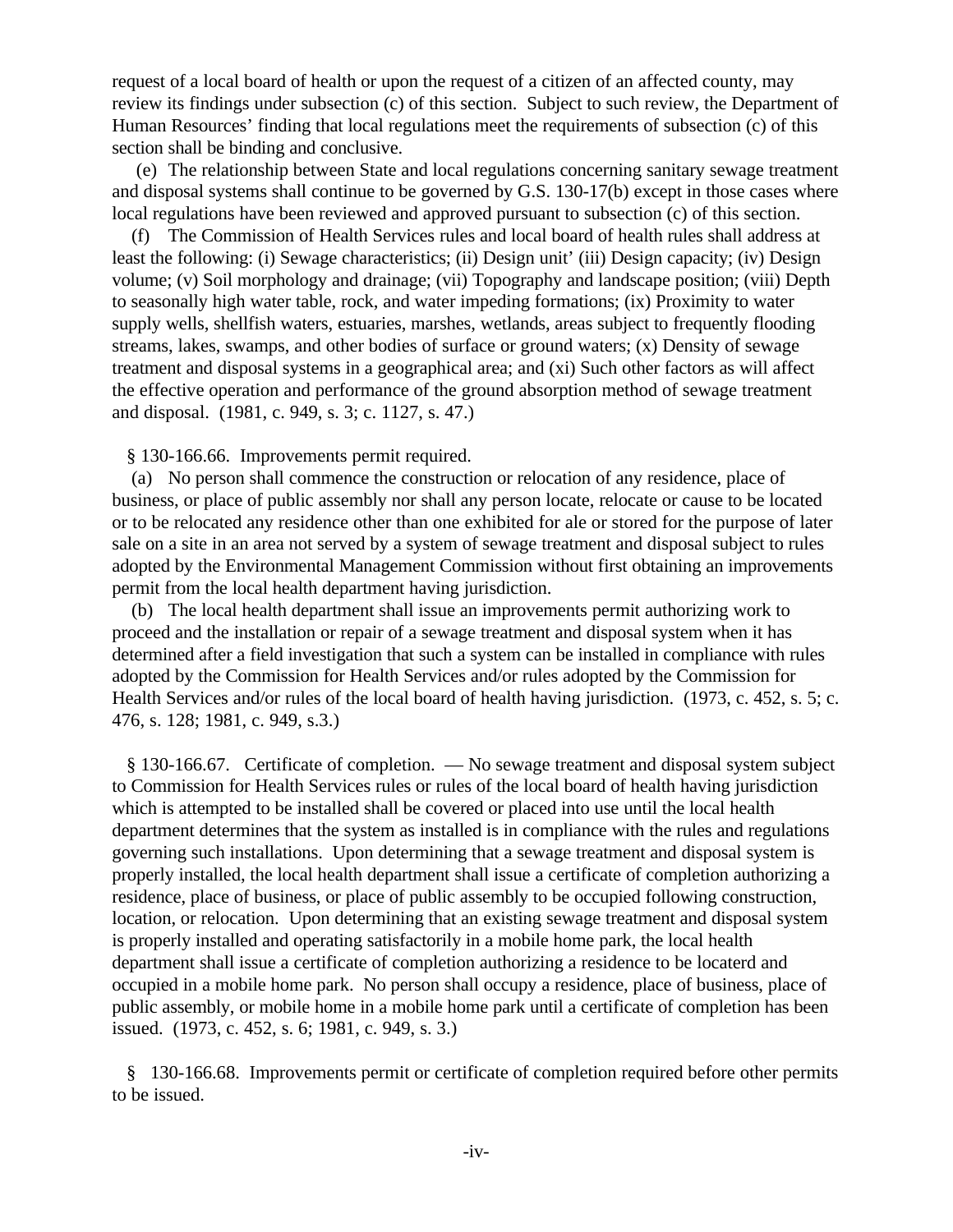(a) Where construction, location or relocation is proposed to be done upon a residence, place of business, or place of public assembly, no permit required for electrical, plumbing, heating, air conditioning or other construction, location, or relocation activity under any provision of general or special law shall be issued until after an improvements permit has been issued.

 (b) Where location or relocation is proposed for a mobile home in a mobile home park, no permit required for electrical, plumbing, heating, air conditioning or other construction, location, or relocation activity under any provision of general or special law shall be issued until after a certificate of completion has been issued. (1973, c. 452, s. 7; 1981, c. 949, s. 3.)

 § 130-166.69. Limitation on electrical service. — It shall be unlawful for any person, partnership, firm, or corporation to allow permanent electrical service to be a residence, place of business, or place of public assembly upon construction, location or relocation until the official electrical inspector with jurisdiction as provided in G.S. 143-143.2 certifies to the electrical supplier that the required improvements permit and certificate of completion has been issued. Temporary electrical service necessary for constructing a residence or place of business can be provided after an improvements permit has been issued. (1973, c. 452, s. 8; 1981, c. 949, s. 3.)

§ 130-166.70. Appeals procedure.

 (a) Appeals concerning the interpretation and enforcement of rules adopted by the Commission for Health Services shall be governed by Chapter 150A.

 (b) Appeals concerning the interpretation and enforcement of rules adopted by a local board of health in accordance with G.S. 130-166.65(c) or 130-17(b) shall be governed by subsections (c) and (d) of this section.

 (c) Any person who wishes to take an appeal concerning the interpretation and enforcement of rules adopted by the local board of health shall have a right to appeal to the local board of health, provided such appeal is taken within 15 days of the challenged action. Notice of appeal shall be given by filing with the local health director a demand for a hearing. Upon filing of such notice the local health director shall, within five working days, transmit to the board of health the papers and materials upon which the challenged action was taken.

The local board of health shall hold a hearing within 15 days of the receipt of the notice of appeal. The board shall give the appellant not less than five days' notice of the date, time and place of the hearing. Any party may appear in person or by agent or attorney. In considering appeals, the board shall have authority to affirm, modify or reverse the challenged action.

 (d) Any person who wishes to contest a decision of the local board of health under subsection (c) of this section shall have a right of appeal to the district court having jurisdiction, if such appeal be made within 10 days after the date of the decision by the board. (1973, c. 452, ss. 9, 10; 1977, c. 239; 1981, c. 949, s.3.)

 § 130-166.71. Duties of land sales businesses and mobile home dealers. — Each land sales business and mobile home dealer shall be required to post conspicuously at the office of each land sales business or mobile home sales lot the following notice in exactly this language:

"NOTICE: State law requires that the local health department determine the method and adequacy of sewage treatment and disposal before a residence or place of business is constructed or placed on the property.

(1973, c. 452, s. 11; c. 476; s. 128; 1981, c. 949, s.3.)

 § 130-166.72. Penalties. — Any person who knowingly violates any provision of this Article shall be guilty of a misdemeanor.

(1973, c. 452, s. 13; 1981, c. 949, s.3.)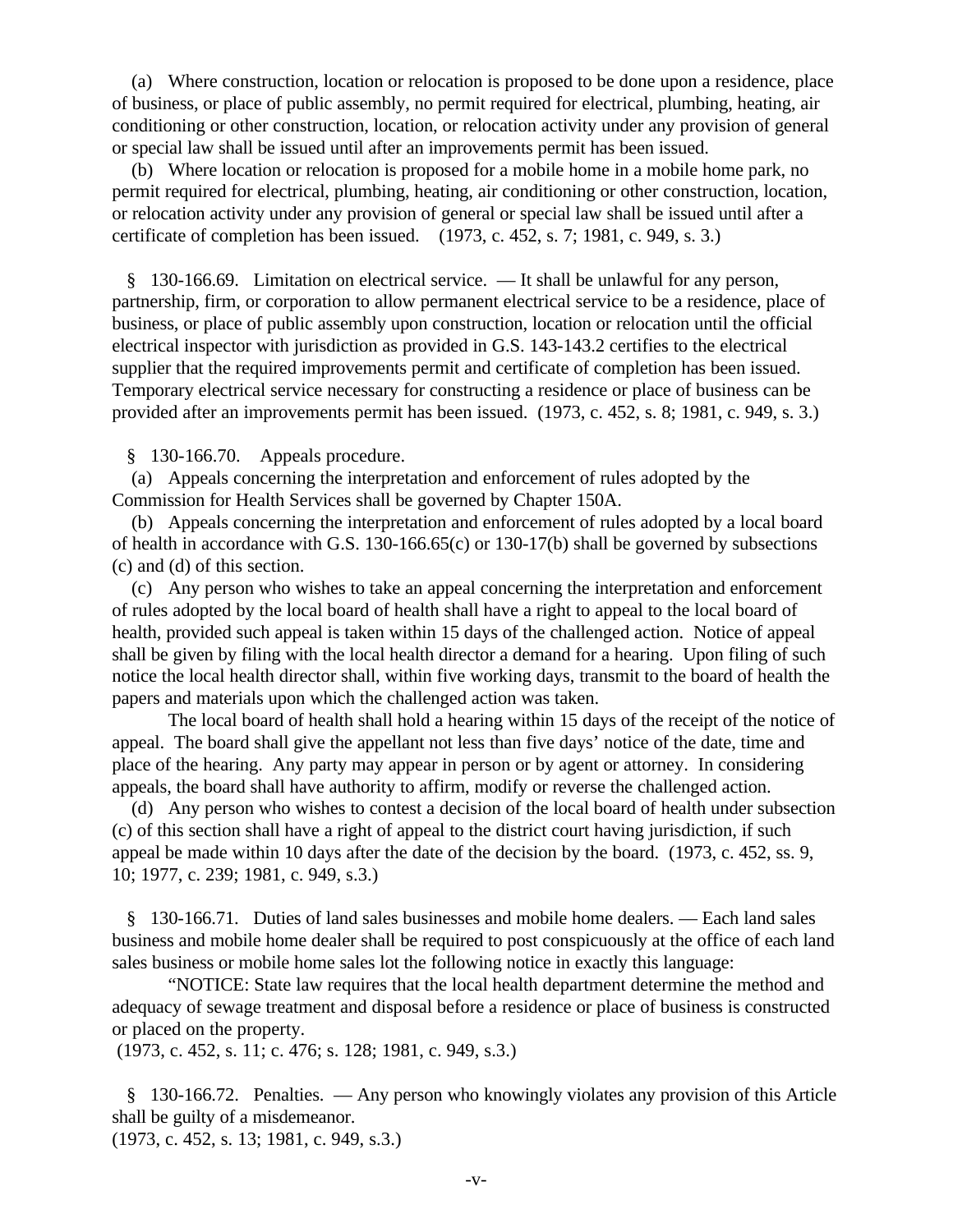10 NCAC 10A .1934 - .1968; SEWAGE TREATMENT AND DISPOSAL SYSTEMS; has been adopted and reads as follows:

## **.1934 GENERAL**

 (a) The rules contained in this section shall govern the treatment and disposal of domestic type sewage from septic tank systems, privies, incinerating toilets, mechanical toilets, composting toilets, recycling toilets, or other such systems serving single or multiple-family residences, places of business, or places of public assembly, the effluent from which is designed not to discharge to the land surface or surface waters. The purpose of these rules is to:

- (1) Insure that sewage, as defined in this section, shall be collected, treated, and disposed of in a manner to protect the health, environment, and well-being of the general public;
- (2) Provide minimum requirements for the design, installation, and use of ground absorption sewage treatment and disposal systems, including septic tank systems and other on-site systems, which serve any residence, place of business, or place of public assembly;
- (3) Provide the state and local public health agencies with minimum standards to be used in determining whether a site or system can be utilized for the treatment and disposal of sewage, and
- (4) Provide the public with the minimum requirements necessary to secure a permit for a sewage treatment and disposal system.

 (b) Any public or community sewage system and any system which discharges to the land surface or surface waters shall be approved by the Department of Natural Resources and Community Development under rules promulgated by the Environmental Management Commission.

*History Note: Statutory Authority G.S. 130-166.65; Eff. July 1, 1982.*

## **.1935 DEFINITIONS**

The following definitions shall apply throughout this section:

- (1) "Alluvial soils" means stratified soils without distinct horizons, deposited by flood waters.
- (2) "Alternative system" means any approved ground absorption sewage treatment and disposal system other than an approved privy or an approved septic tank system.
- (3) "Approved" means that which has been considered acceptable to the state or local health department.
- (4) "Approved privy" means a fly-tight structure consisting of a pit, floor slab, and seat riser constructed in accordance with .1959 of this section.
- (5) "Approved public or community sewage system" means a single system of sewage collection, treatment, and disposal owned and operated by a sanitary district, a metropolitan sewage district, a water and sewer authority, a county or municipality, or a public utility, constructed and operated in compliance with applicable requirements of the Department of Natural Resources and Community Development.
- (6) "Areas subject to frequent flooding" means those areas inundated at a ten-year or less frequency and includes alluvial soils and areas subject to tidal or storm overwash.
- (7) "Dwelling unit" means any room or group of rooms located within a structure and forming a single, habitable unit with facilities which are used or intended to be used for living, sleeping, bathing, toilet usage, cooking, and eating.
- (8) "Effluent" means the liquid discharge of a septic tank or other sewage treatment device.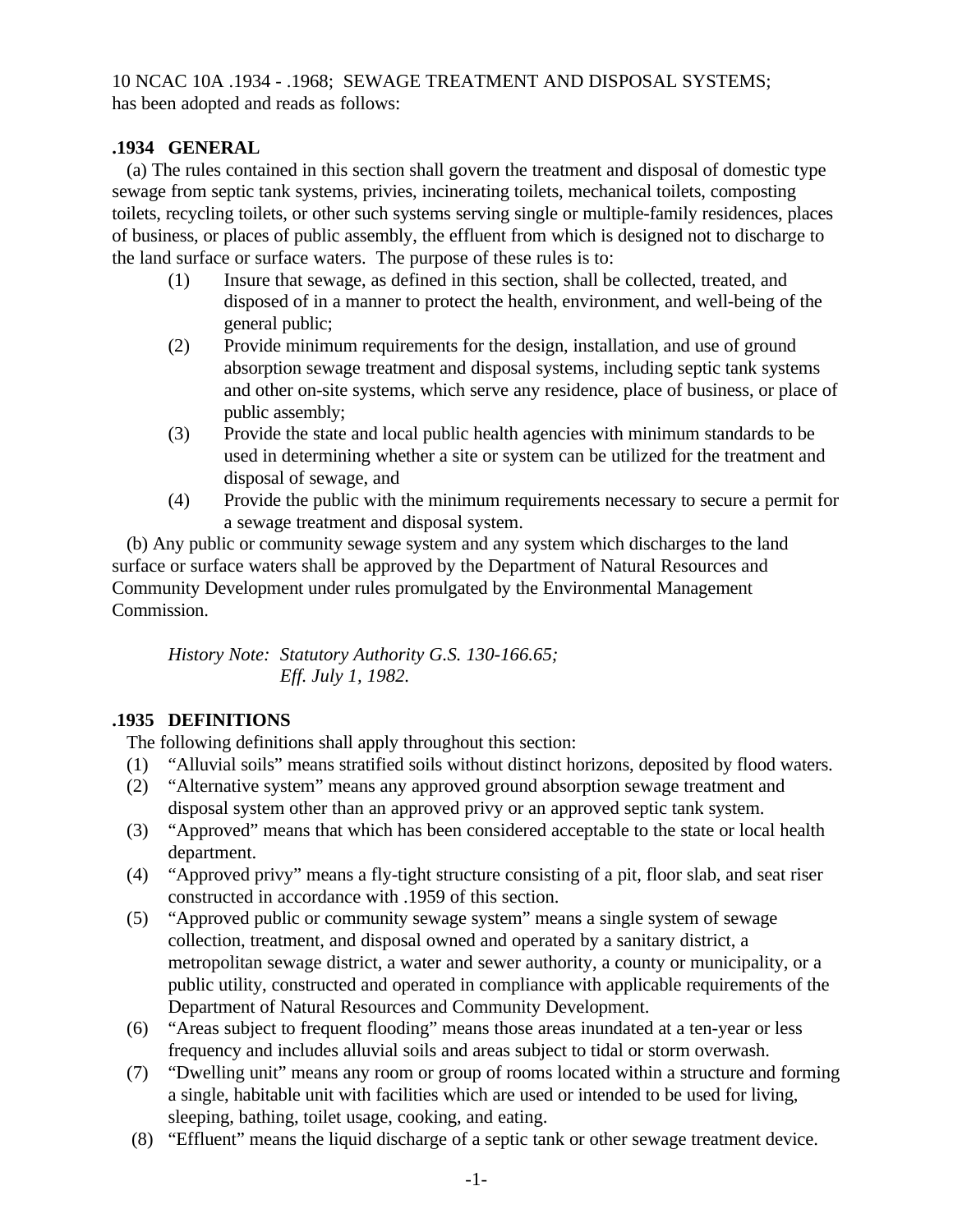- (9) "Ground absorption sewage treatment and disposal system" means a system that utilizes the soil for the subsurface disposal of partially treated or treated sewage effluent.
- (10) "Horizon" means a layer of soil, approximately parallel to the surface, that has distinct characteristics produced by soil forming processes.
- (11) "Local health department" means any county, district, or other health department authorized to be organized under the General Statutes of North Carolina.
- (12) "Nitrification field" means the area in which the nitrification lines are located.
- (13) "Nitrification lines" means approved pipe, specially designed porous blocks, or other approved materials which receive partially treated sewage effluent for distribution and absorption into the soil beneath the ground surface.
- (14) "Non-ground absorption sewage treatment system" means a facility for waste treatment designed not to discharge to the soil, land surface, or surface waters, including but not limited to, approved vault privies, incinerating toilets, mechanical toilets, composting toilets, chemical toilets, and recycling systems.
- (15) "Organic soils" means those organic mucks and peats consisting of more than 20 percent organic matter to depths of 18 inches or greater.
- (16) "Ped" means a unit of soil structure, such as an aggregate, crumb, prism, block, or granule formed by natural processes.
- (17) "Perched water table" means a saturated zone as identified by drainage mottles caused by a restrictive horizon and is generally above the natural water table.
- (18) "Person" means any individual, firm, association, organization, partnership, business trust, corporation, company, or unit of local government.
- (19) "Place of business" means any store, warehouse, manufacturing establishment, place of amusement or recreation, service station, food handling establishment, or any other place where people work or are served.
- (20) "Place of public assembly" means any fairground, auditorium, stadium, church, campground, theater, school, or any other place where people gather or congregate.
- (21) "Privy building" means and includes any and all buildings which are used for privacy in the acts of urination and defecation which are constructed over pit privies and are not connected to a ground absorption sewage treatment and disposal system or a public or community sewage system.
- (22) "Relocation" means the displacement of a residence, place of business, or place of public assembly from one location to another.
- (23) "Repair area" means an area, either in its natural state or which is capable of being modified, consistent with these rules, which is reserved for the installation of additional nitrification fields and is not covered with structures or impervious materials.
- (24) "Residence" means any home, hotel, motel, summer camp, labor work camp, mobile home, dwelling unit in a multiple-family structure, or any other place where people reside.
- (25) "Rock" means the consolidated or partially consolidated mineral matter or aggregate, including weathered rock or saprolite, not exhibiting soil properties, and exposed at the surface or overlain by soil.
- (26) "Sanitary system of sewage treatment and disposal" means a complete system of sewage collection, treatment and disposal, including approved privies, septic tank systems, connection to public or community sewage systems, incinerators, mechanical toilets, composting toilets, recycling toilets, mechanical aeration systems, or other such systems.
- (27) "Septage" means a waste that is a fluid mixture of partially treated sewage solids, liquids, and sludge of human or domestic waste origin pumped from septic tanks, residential grease traps, or privies.
- (28) "Septic tank" means a water-tight, covered receptacle designed for primary treatment of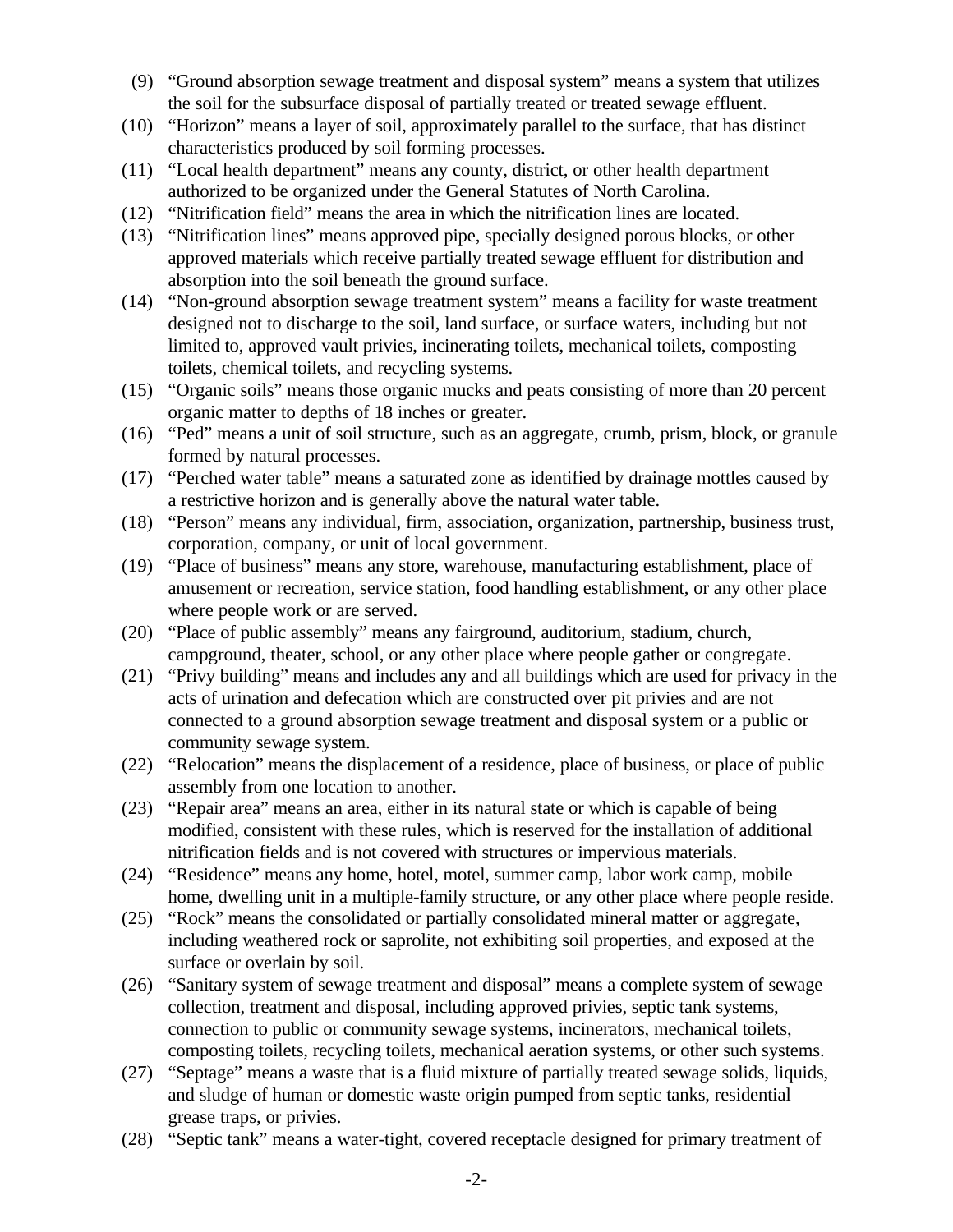sewage and constructed to:

- (a) Receive the discharge of sewage from a building;
- (b) Separate settleable and floating solids from the liquid;
- (c) Digest organic matter by anaerobic bacterial action;
- (d) Store digested solids through a period of detention; and
- (e) Allow clarified liquids to discharge for additional treatment and final disposal.
- (29) "Septic tank system" means a ground absorption sewage treatment and disposal system consisting of a septic tank, a gravity-fed nitrification field, necessary pipe lines, conduits, pump stations, and other appurtenances required for proper collection, distribution, treatment, disposal, operation, and performance.
- (30) "Sewage" means and includes the liquid and solid human body waste and liquid waste generated by water-using fixtures and appliances, including those associated with food handling, from any residence, place of business, or place of public assembly. For the purposes of this definition, sewage shall not mean any industrial process wastewater or other wastewater not considered to be domestic-type waste.
- (31) "Site" means the area in which the sewage treatment and disposal system is to be located and the area required to accommodate repairs and replacement of nitrification field and permit proper functioning of the system.
- (32) "Soil," for the purposes of subsurface sewage treatment and disposal, means the naturally occurring, unconsolidated mineral and organic material of the land surface. It consists of sand, silt, and clay minerals and variable amounts of organic materials.
- (33) "State" means the Department of Human Resources, Division of Health Services.
- (34) "Structure," as it relates to soil, means the arrangement of primary soil particles into compound particles, peds, or clusters that are separated from adjoining aggregates and have properties unlike those of an equal mass of unaggregated primary soil particles.
- (35) "Subsurface disposal" means the application of sewage effluent beneath the surface of the ground by distribution through approved nitrification lines.

*History Note: Statutory Authority G.S. 130-166.65; Eff. July 1, 1982.*

# **.1936 REQUIREMENTS FOR SEWAGE TREATMENT AND DISPOSAL**

 (a) Every residence, place of business, or place of public assembly shall be provided with an approved sanitary system of sewage collection, treatment, and disposal as defined in this section that is properly designed, installed, operated, and maintained to assure adequate performance.

 (b) Nothing in this section shall prohibit the state or local health department from permitting approved alternative ground absorption sewage treatment and disposal systems or approved nonground absorption treatment systems.

 (c) Nothing in this section shall prohibit the state or local public health agency from permitting the use of portable toilets at construction sites or at mass gathering events of a temporary nature, provided such use shall be contingent upon the provision of adequate cleaning and disposal service in accordance with the directions of the state or local health department.

*History Note: Statutory Authority G.S. 130-166.65; Eff. July 1, 1982.*

#### **.1937 PERMITS**

 (a) An Improvements Permit shall be required before a ground absorption or a non-ground absorption sewage treatment and disposal system is initially installed to serve a residence, place of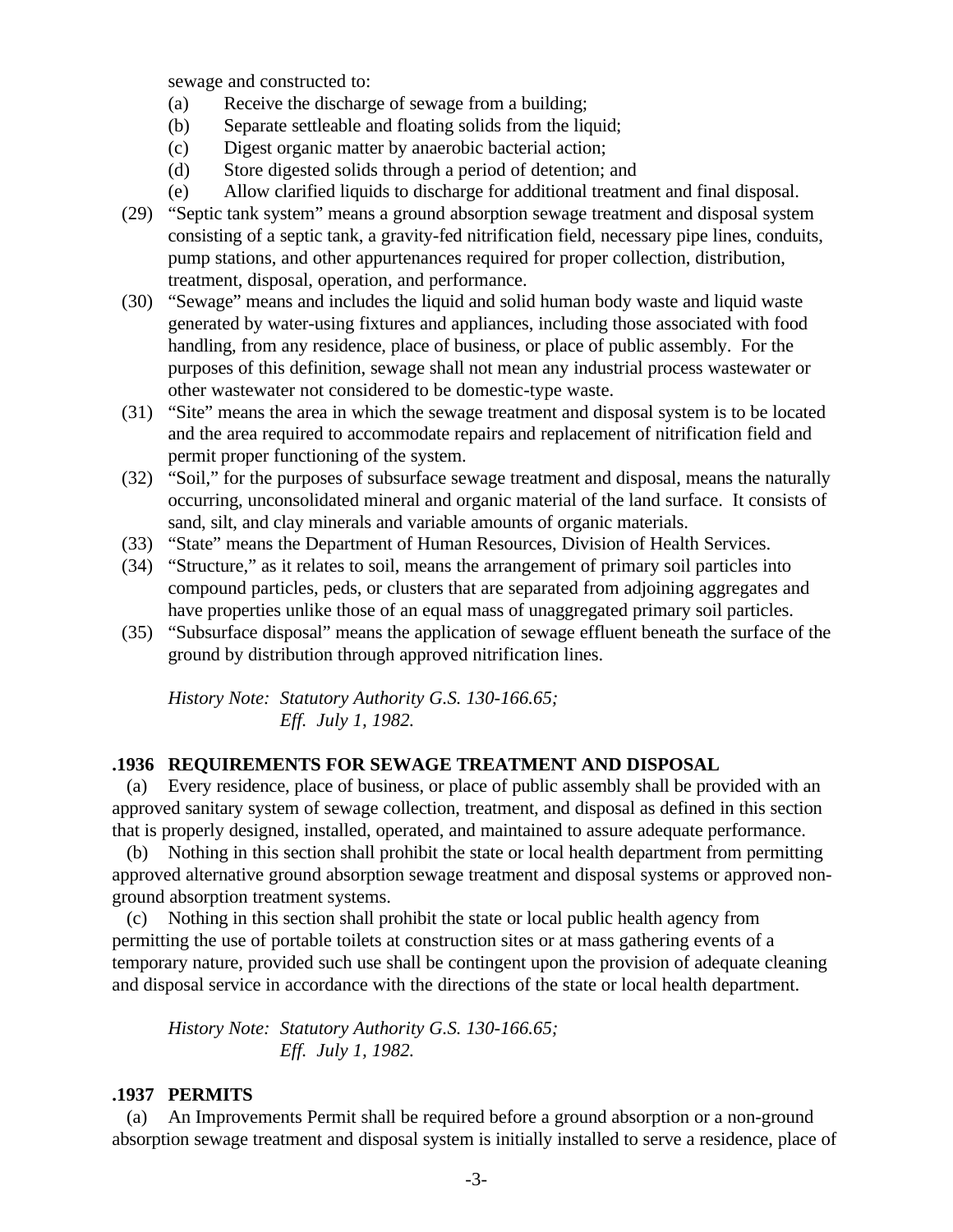business, or place of public assembly and before subsequent additions thereto which increase sewage flow and any repairs or renovations to a sewage treatment and disposal system.

 (b) No person shall construct, install, repair, or renovate, or cause to be constructed, installed, repaired, or renovated any ground absorption sewage treatment and disposal system without first having obtained an Improvements Permit from the local health department. The local health department shall issue an Improvements Permit only after it has determined that the system is designed and can be installed so as to meet the provisions of these rules. An Improvements Permit shall be valid for 36 months from the date of issue. If the installation has not been completed during that time period, the information submitted in the application for an Improvements Permit is falsified or changed, or the site is altered, the permit shall become invalid. When an Improvements Permit has become invalid, the installation shall not be commenced or completed until a new Improvements Permit has been obtained.

 (c) Application for an Improvements Permit shall be submitted to the local health department. The application shall contain at least the following information: name of owner, mailing address, location of property, plat of property (if not readily available to local health department), type of facility, estimated sewage flow based on number of bedrooms or number of persons served, type of water supply, and signature of owner or authorized agent.

 (d) Application for an Improvements Permit for a ground absorption sewage treatment and disposal system to serve a condominium or other multiple-family development where the system will be under common or joint control shall be made by submitting a properly executed agreement (tri-party) among the local health department, developer, and homeowners association to the local health department which addresses ownership, transfer of ownership, maintenance, repairs, operation, and performance, and necessary funds.

 (e) No residence, place of business, or place of public assembly shall be occupied nor shall any sewage treatment and disposal system be covered or placed into use until the local health department issues a Certification of Completion which certifies that the system is in compliance with these rules and all conditions prescribed by the Improvements Permit have been met.

 (f) Upon determining that an existing ground absorption sewage treatment and disposal system is operating satisfactorily in a mobile home park, the local health department shall issue a Certificate of Compliance (Completion) authorizing a residence to be located and occupied in a mobile home park when the design capacity will not be exceeded.

 (g) Any person other than the owner or controller of a residence, place of business, or place of public assembly, who engages in the business of constructing, installing, or repairing sewage treatment and disposal systems, or the collection, hauling, and disposal of septage from septic tanks shall register with the local health department in each county where he operates before constructing, installing, or repairing sewage treatment and disposal systems, or collecting and disposing of septage from septic tanks.

 (h) Systems which exceed 3,000 gallons per day and other systems which are required to be designed by a professional engineer shall be reinspected annually.

*History Note: Statutory Authority G.S. 130-166.65 Through 130-166.69; Eff. July 1, 1982.*

#### **.1938 RESPONSIBILITIES**

 (a) The design, construction, operation, and maintenance of sewage treatment and disposal systems, whether septic tank systems, privies or alternative systems, shall be the responsibility of the designer, owner, developer, installer, or user of the system as applicable.

(b) Actions of representatives of state or local health departments engaged in the evaluation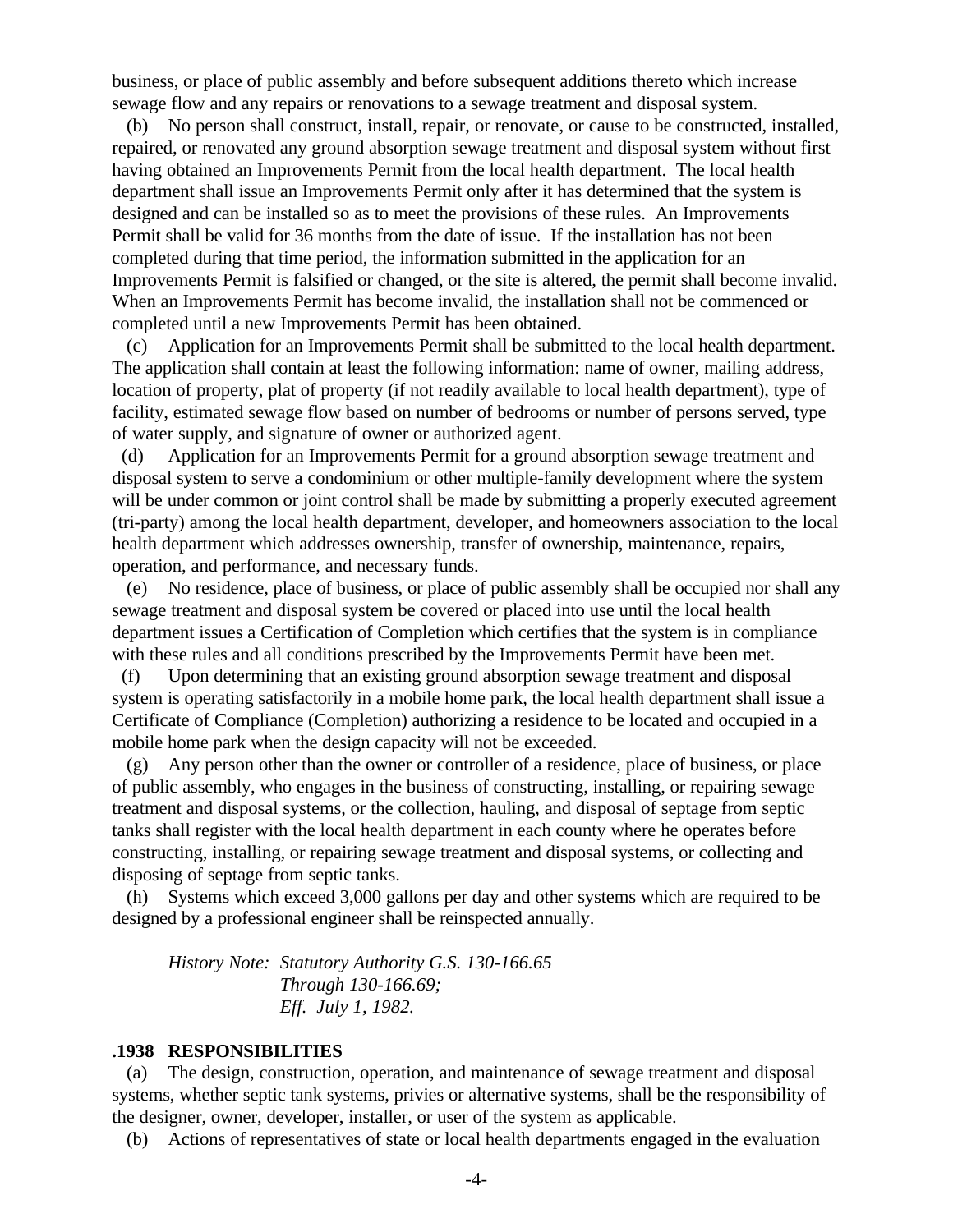and determination of measures required to effect compliance with the provisions of this section shall in no way be taken as a guarantee that sewage treatment and disposal systems approved and permitted will function in a satisfactory manner for any given period of time, or that such employees assume any liability for damages, consequential or direct, which are caused, or which may be caused, by a malfunction of such systems.

 (c) Plans and specifications prepared by a person with a demonstrated knowledge of group absorption sewage treatment disposal systems, soil and rock characteristics, ground-water hydrology, and drainage systems may be required for review and approval by the local health department where the design sewage flow exceeds 600 gallons per day and shall be required for alternative systems and extensive drainage systems prior to the issuance of an Improvements Permit.

 (d) Sewage treatment and disposal systems not specifically described in the rules of this section or any systems which require complex pumping, treatment, or pre-treatment before disposal, other than by a conventional septic tank, collection sewers, structures which have not been pre-engineered, and any other systems so specified by the local health department shall be designed by a professional engineer currently licensed by the State of North Carolina and approved by the local health department. Application rates for such systems shall be in accordance with this section unless other rates are certified acceptable by the professional engineer or by a soil scientist and approved by the local health department. Plans and specifications for such systems, including methods of operation and maintenance, shall be approved prior to issuance of an Improvements Permit, and the Certificate of Completion shall not be issued until the design engineer certifies to the local health department that the system was installed in accordance with the approved plans and specifications.

(e) The state (DHR) shall review all plans where sewage flows exceed 3,000 gallons per day.

*History Note: Statutory Authority G.S. 130-166.65; Eff. July 1, 1982.*

#### **.1939 SITE EVALUATION**

 (a) The local health department shall investigate each proposed site. The investigation shall include the evaluation of the following factors:

- (1) Topography and landscape position;
- (2) Soil characteristics (morphology) which includes texture, structure, porosity, consistence, color, and other physical, mineral, and biological properties of various horizons, and the thickness and arrangement of the horizons in a soil profile;
- (3) Soil drainage which includes both external (surface) and internal (soil);
- (4) Soil depth;
- (5) Restrictive horizons; and
- (6) Available space.
- (b) Site evaluations shall be made in accordance with .1940-.1948 of this section. Based on this evaluation, each of the factors listed in paragraph (a) of this rule shall be classified as SUITABLE (S), PROVISIONALLY SUITABLE (PS), or UNSUITABLE (U).

*History Note: Statutory Authority G.S. 130-166.65; Eff. July 1, 1982.*

# **.1940 TOPOGRAPHY AND LANDSCAPE POSITION**

 (a) Uniform slopes under 15 percent shall be considered SUITABLE with respect to topography. When slopes are less than two percent, provisions shall be made to insure adequate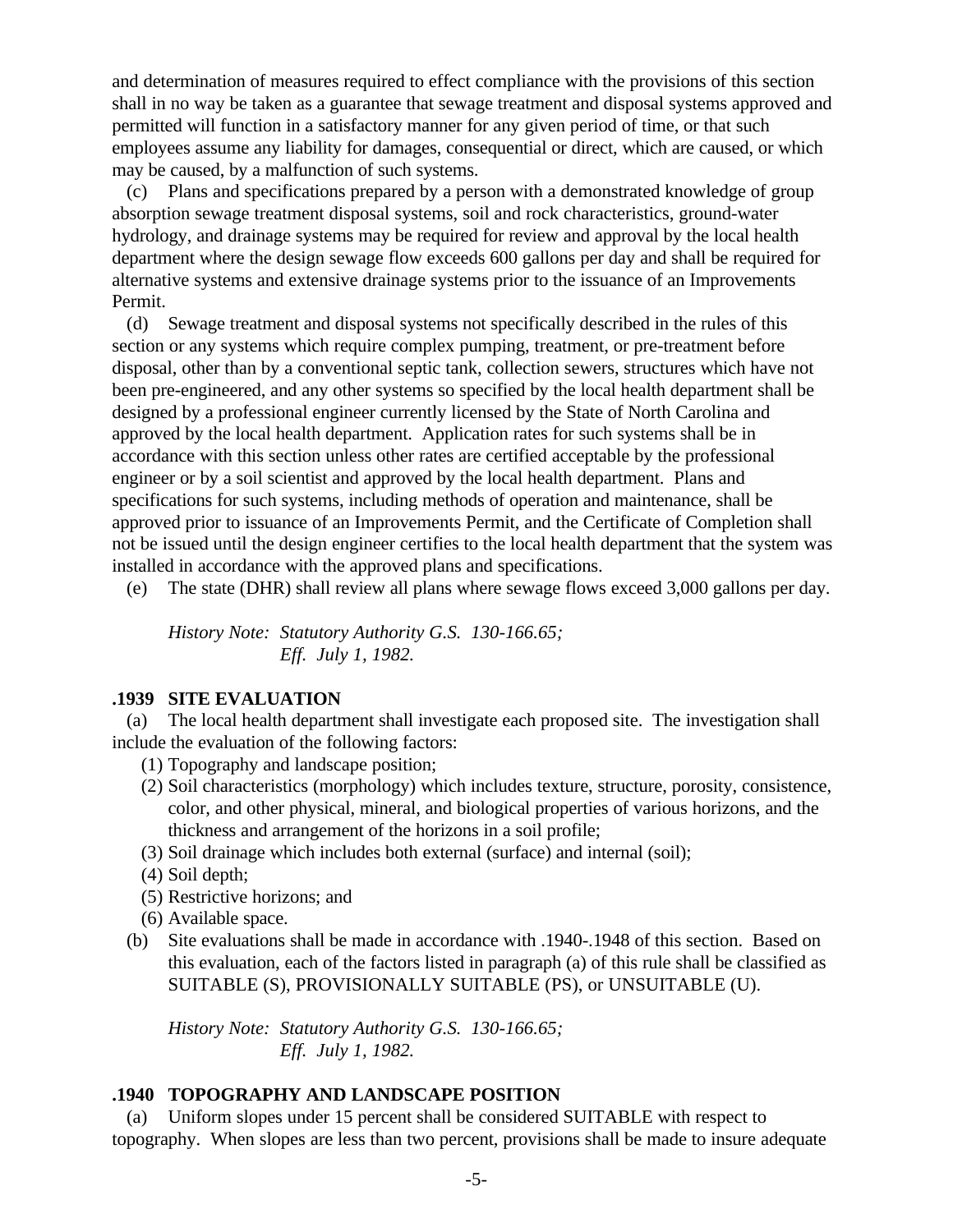surface drainage. When slopes are greater than four percent, the nitrification lines shall follow the contour of the ground.

 (b) Uniform slopes between 15 percent and 30 percent shall be considered PROVISIONALLY SUITABLE with respect to topography, if the soils are deep (36 inches or more). Slopes within this range may require installation of interceptor drains upslope from the soil absorption system to remove all excess water that might be moving laterally through the soil during wet periods of the year. Usable areas larger than minimum are ordinarily required in this slope range.

 (c) Slopes greater than 30 percent shall be considered UNSUITABLE except when a thorough study of the soil characteristics indicates that a soil absorption system will function satisfactorily and sufficient ground area is available to properly install such a system. Slopes greater than 30 percent may be classified as PROVISIONALLY SUITABLE when:

- (1) The slope can be terraced or otherwise graded or the nitrification lines located in naturally occurring soil so as to maintain a minimum 10-foot horizontal distance from the nitrification trench and the top edge of the fill embankment;
- (2) The soil characteristics can be classified as SUITABLE or PROVISIONALLY SUITABLE to a depth of at least one foot below the bottom of the nitrification trench;
- (3) Surface water runoff is diverted around the nitrification field so that there will be no scouring or erosion of the soil over the field;
- (4) If necessary, ground-water flow is intercepted and diverted to prevent such water from running into or saturating the soil absorption system; and
- (5) There is sufficient ground area available to install the septic tank system with these modifications.

 (d) Complex slope patterns and slopes dissected by gullies and ravines shall be considered UNSUITABLE with respect to topography.

 (e) Areas subject to frequent flooding shall be considered UNSUITABLE with respect to landscape position.

 (f) Depressions shall be considered UNSUITABLE with respect to landscape position except when the site complies essentially with the requirements of this section and is specifically approved by the local health department.

 (g) The surface area on or around a ground absorption sewage treatment and disposal system shall be landscaped to provide adequate drainage if directed by the local health department. The interception of perched or lateral ground-water movement shall be provided where necessary to prevent soil saturation on or around the ground absorption sewage treatment and disposal system.

*History Note: Statutory Authority G.S. 130-166.65; Eff. July 1, 1982.*

## **.1941 SOIL CHARACTERISTICS (MORPHOLOGY)**

 Soil borings shall be taken at the site to be used for soil absorption systems. Such borings shall be taken to a depth of 48 inches or as required to determine the soil characteristics. Soil borings and core samples shall be evaluated and a determination made as to the suitability of the soil to treat and absorb septic tank effluent. The important soil characteristics which shall be evaluated by the local health department are as follows:

 (1) Texture - The relative amounts of the different sizes of mineral particles in a soil are referred to as soil texture. All soils are composed of sand, (2.0 - 0.05 mm in size); silt, which includes intermediate-sized particles that cannot be seen with the naked eye, but feels like flour when pressed between the fingers, (0.05 - 0.002 mm in size); and clay,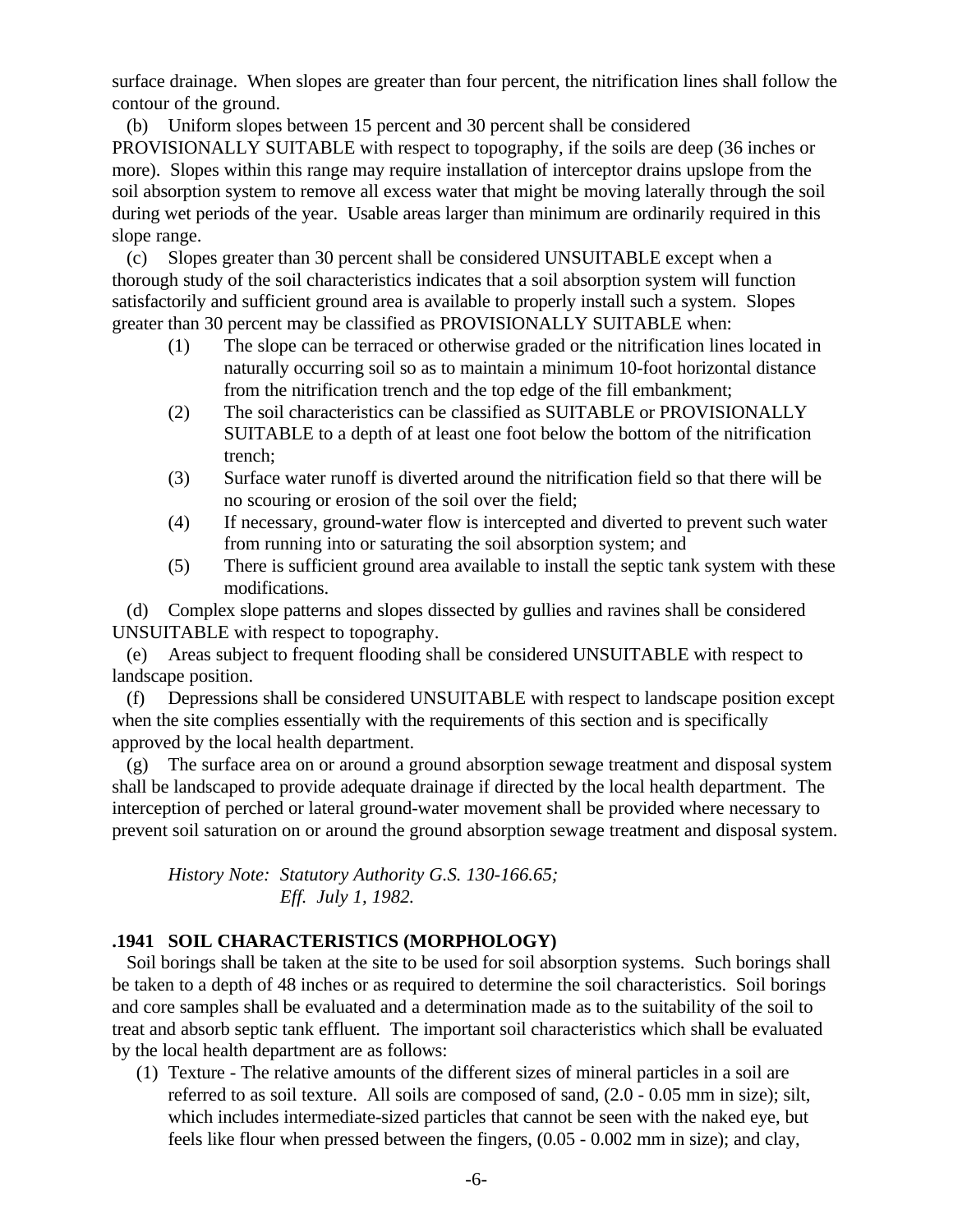which is extremely small in size and is the mineral particle that gives cohesion to a soil (less than 0.002 mm in size). The texture of the different horizons of soils may be classified into four general groups and shall be used for determining the application rates shown in Tables II and III.

- (a) SOIL GROUP I Sandy texture soils contain more than 70 percent sand-sized particles in the soil mass. These soils do not have enough clay to be cohesive. Sandy soils have favorable sewage application rates, but may have a low filtering capacity leading to malfunction due to contamination of ground water. The sandy group includes the sand and loamy sand soil textural classes and shall generally be considered SUITABLE with respect to texture.
	- (i) Sand: Sand has a gritty feel, does not stain the fingers, and does not form a ribbon or ball when wet or moist.
	- (ii) Loamy Sand: Loamy sand has a gritty feel, stains the fingers (silt and clay), forms a weak ball, and cannot be handled without breaking.
- (b) SOIL GROUP II Coarse loamy texture soils contain more than 30 percent sandsized particles and less than 20 percent clay-sized particles in the soil mass. They exhibit slight or no stickiness. The coarse loamy group includes sandy loam and loam soil textural classes and shall generally be considered SUITABLE with respect to texture.
	- (i) Sandy Loam: Sandy loam has a gritty feel and forms a ball that can be picked up with the fingers and handled with care without breaking.
	- (ii) Loam: Loam may have a slightly gritty feel but does not show a fingerprint and forms only short ribbons of from 0.25 inch to 0.50 inch in length. Loam will form a ball that can be handled without breaking.
- (c) SOIL GROUP III Fine loamy texture soils contain less than 40 percent clay-sized particles and not more than 30 percent sand-sized particles in a soil mass. They exhibit slight to moderate stickiness. The fine loamy group includes sandy clay loam, silt loam, clay loam, and silty clay loam textural classes and shall generally be considered PROVISIONALLY SUITABLE with respect to texture.
	- (i) Silt Loam: Silt loam has a floury feel when moist and will show a fingerprint but will not ribbon and forms only a weak ball.
	- (ii) Silt: Silt has a floury feel when moist and sticky when wet but will not ribbon and forms a ball that will tolerate some handling.
	- (iii) Sandy Clay Loam: Silty clay loam has a gritty feel but contains enough clay to form a firm ball and may ribbon to form 0.75-inch to one-inch long pieces.
	- (iv) Silty Clay Loam: Silty clay loam is sticky when moist and will ribbon from one to two inches. Rubbing silty clay loam with the thumbnail produces a moderate sheen. Silty clay loam produces a distinct fingerprint.
	- (v) Clay Loam: Clay loam is sticky when moist. Clay loam forms a thin ribbon of one to two inches in length and produces a slight sheen when rubbed with the thumbnail. Clay loam produces a non-distinct fingerprint.
- (d) SOIL GROUP IV Clayey texture soils contain 40 percent or more clay-sized particles and include sandy clay, silty clay, and clay. There are two major types of clays: the 1:1 clays (Kaolinite) which do not shrink or swell extensively when dried or wetted; and the 2:1 clays (Montmorillonite) including mixed mineralogy clays, with both Kaolinite and Montmorillonite, that will shrink and swell when dried and wetted. The 1:1 clays, when wet, are slightly sticky to sticky; when moist, are friable to firm; and when dry, are slightly hard to hard. The 1:1 clays (Group IVa) shall generally be considered PROVISIONALLY SUITABLE as to texture. The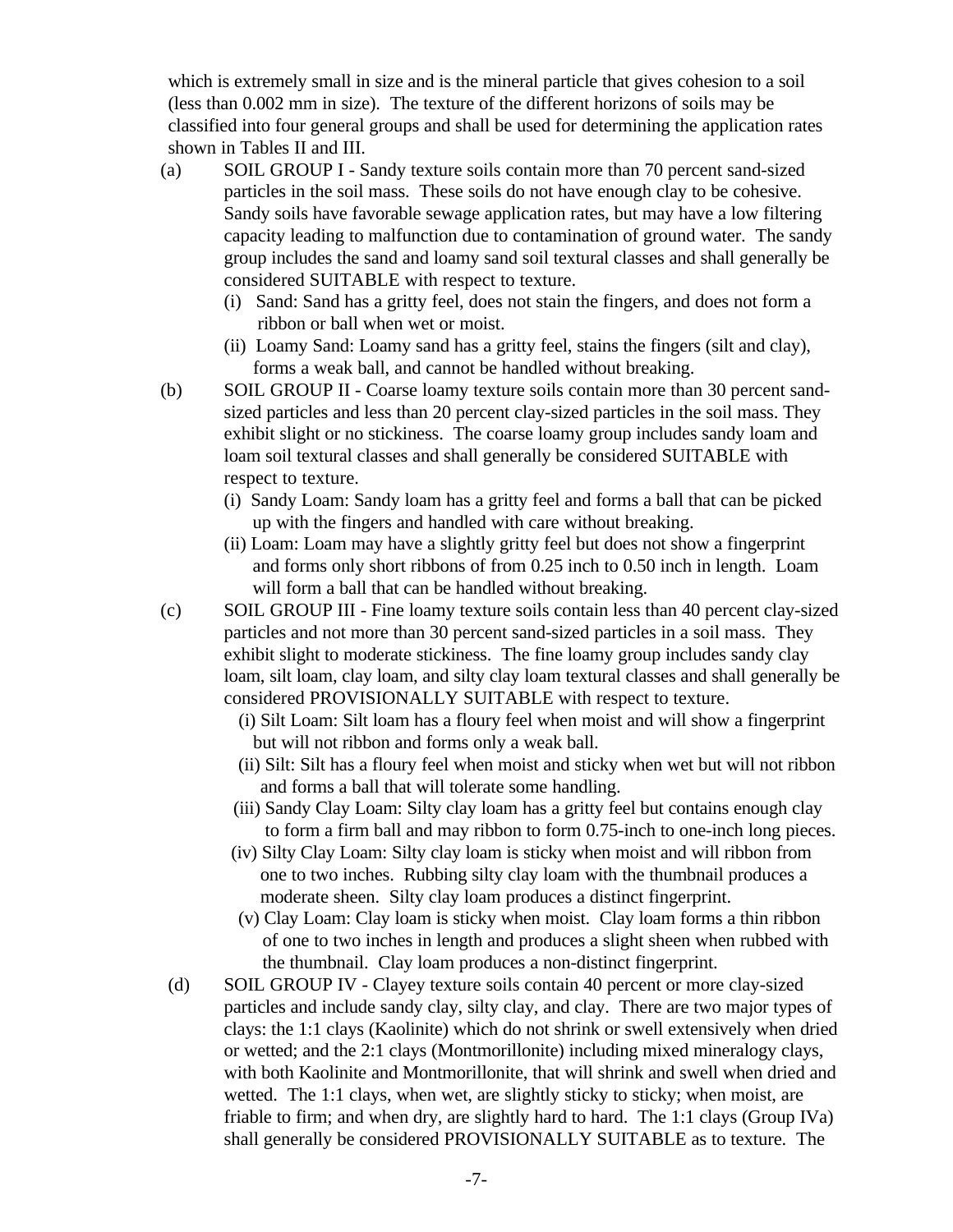2:1 and mixed mineralogy clays, when wet, are very sticky and very plastic; and, when moist, these clays are very firm to extremely firm; and when dry, are very hard to extremely hard.

The 2:1 and mixed mineralogy clays (Group IVb) shall be considered UNSUITABLE as to texture.

- (i) Sandy Clay: Sandy clay is plastic, gritty, and sticky when moist and forms a firm ball and produces a thin ribbon to over two inches in length.
- (ii) Silty Clay: Silty clay is both plastic and sticky when moist and lacks any gritty feeling. Silty clay forms a firm ball and readily ribbons to over two inches in length.
- (iii) Clay: Clay is both sticky and plastic when moist, produces a thin ribbon over two inches in length, produces a high sheen when rubbed with the thumbnail, and forms a strong ball resistant to breaking.
- (e) The soil texture shall be estimated by field testing, as described in .1941(1). Laboratory estimation of texture by particle-size analysis may be substituted for field testing when conducted in accordance with ASTM (American Society for Testing and Materials) C-136 and D-422 standards for sieve and hydrometer analyses which are hereby adopted by reference. Copies of the standards may be inspected in and copies obtained from the Office of Administrative Procedures, Division of Health Services, P. O. Box 2091, Raleigh, N.C. 27602-2091.
- (2) Soil Consistence Soil consistence comprises the attributes of soil material, typically clay, that are expressed by the degree and kind of cohesion and adhesion or by the resistance to deformation or rupture.
	- (a) SOIL CONSISTENCE WHEN WET
		- (i) Stickiness Stickiness is the quality of adhesion to other objects. For field evaluation of stickiness, wet soil material is pressed between thumb and finger and its adherence noted. Degrees of stickiness are described as follows:
			- (A) Slightly sticky: After pressure, soil material adheres to both thumb and finger but comes off one or the other rather cleanly. It is not appreciably stretched when the digits are separated.
			- (B) Sticky: After pressure, soil material adheres to both thumb and finger and tends to stretch somewhat and pull apart rather than pulling free from either digit.
			- (C) Very sticky: After pressure, soil material adheres strongly to both thumb and finger and is decidedly stretched when they are separated.
		- (ii) Plasticity Plasticity is the ability to change shape continuously under the influence of an applied stress and to retain the impressed shape on removal of the stress. For field determination of plasticity, roll the soil material between thumb and finger and observe whether or not a wire or thin rod of soil can be formed. Degree of resistance to deformation at or slightly above field capacity as follows:
			- (A) Slightly plastic: Wire formable but soil mass easily deformable.
			- (B) Plastic: Wire formable and moderate pressure required for deformation of the soil mass.
			- (C) Very plastic: Wire formable and much pressure required for deformation of the soil mass.
	- (b) SOIL CONSISTENCE WHEN MOIST Consistence when moist is determined at a moisture content approximately midway between air dry and field capacity. At this moisture content most soil materials exhibit a form of consistence characterized by: tendency to break into smaller masses rather than into powder; some deformation prior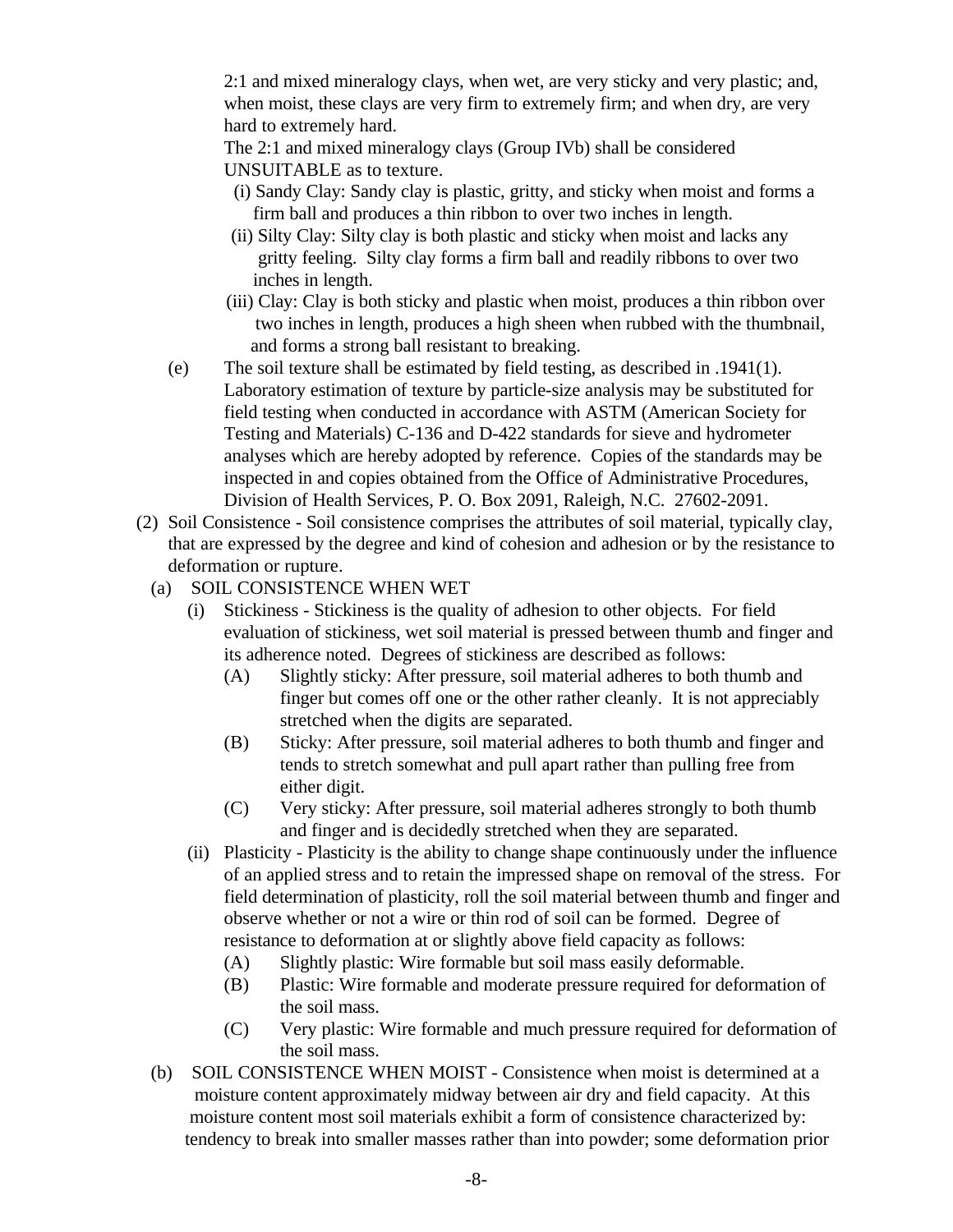to rupture; absence of brittleness; and ability of the material after disturbance to cohere again when pressed together. To evaluate this consistence, select and attempt to crush in the hand a mass that appears slightly moist.

- (i) Friable: Soil material crushes easily under gentle to moderate pressure between thumb and finger, and coheres when pressed together.
- (ii) Firm: Soil material crushes under moderate pressure between thumb and finger but resistance is distinctly noticeable.
- (iii) Very firm: Soil material crushes under strong pressure; barely crushable between thumb and finger.
- (iv) Extremely firm: Soil material crushes only under very strong pressure; cannot be crushed between thumb and finger and must be broken apart bit by bit.
- (c) SOIL CONSISTENCE WHEN DRY The consistence of soil materials when dry is characterized by rigidity, brittleness, maximum resistance to pressure, more or less tendency to crush to a powder or to fragments with rather sharp edges, and inability of crushed material to cohere again when pressed together. To evaluate, select an air-dry mass and break in the hand.
	- (i) Slightly Hard: Weakly resistant to pressure; easily broken between thumb and finger.
	- (ii) Hard: Moderately resistant to pressure; can be broken in the hands without difficulty but is barely breakable between thumb and finger.
	- (iii) Very Hard: Very resistant to pressure; can be broken in the hands only with difficulty; not breakable between thumb and finger.
	- (iv) Extremely Hard: Extremely resistant to pressure; cannot be broken in the hands.
- (3) Organic Soils Organic soils shall be considered UNSUITABLE.
- (4) Soil Structure In many soils, the sand, silt, and clay particles tend to cling or stick to one another to form a ped or a clump of soil. This is known as soil structure. Soil structure may have a significant effect on the movement of effluent through a soil. The structure may determine the rate of movement of liquids through clayey soils. Structure is usually not important in soil Groups I and II, and these types of soils shall generally be considered SUITABLE as to structure. The three kinds of soil structure that are most significant in movement of sewage effluent through Groups III and IV soils are block-like, platy, and the absence of soil structure or massive conditions are described as follows:
	- (a) BLOCK-LIKE SOIL STRUCTURE
		- (i) In Groups III and IV soils, if the soil exhibits many peds of angular and subrounded peds, then the soils have block-like structure. The sewage effluent may move between the cracks of these types of peds. Block-like soil structure in Groups III and IV soils is frequently destroyed by mechanical equipment manipulating the soil when it is too wet. Trenches for nitrification lines being placed in Groups III and IV soils with block-like structure should only be dug when soils are moist or dry. Block-like soil structure in Groups III and IV soils shall be considered PROVISIONALLY SUITABLE as to structure.
		- (ii) Some rocks, even though weathered, such as slates or creviced or fractured rocks, exhibit block-like structure, which is not changed by moving water, thereby allowing fluids to move downward without filtration. Rock shall be considered UNSUITABLE as to structure.

 (b) PLATY SOIL STRUCTURE - If Groups III and IV soils fall out into plate-like sheets, then the soil would have platy structure. Water or effluent movement through these soils would be extremely slow, and the structure shall be considered UNSUITABLE.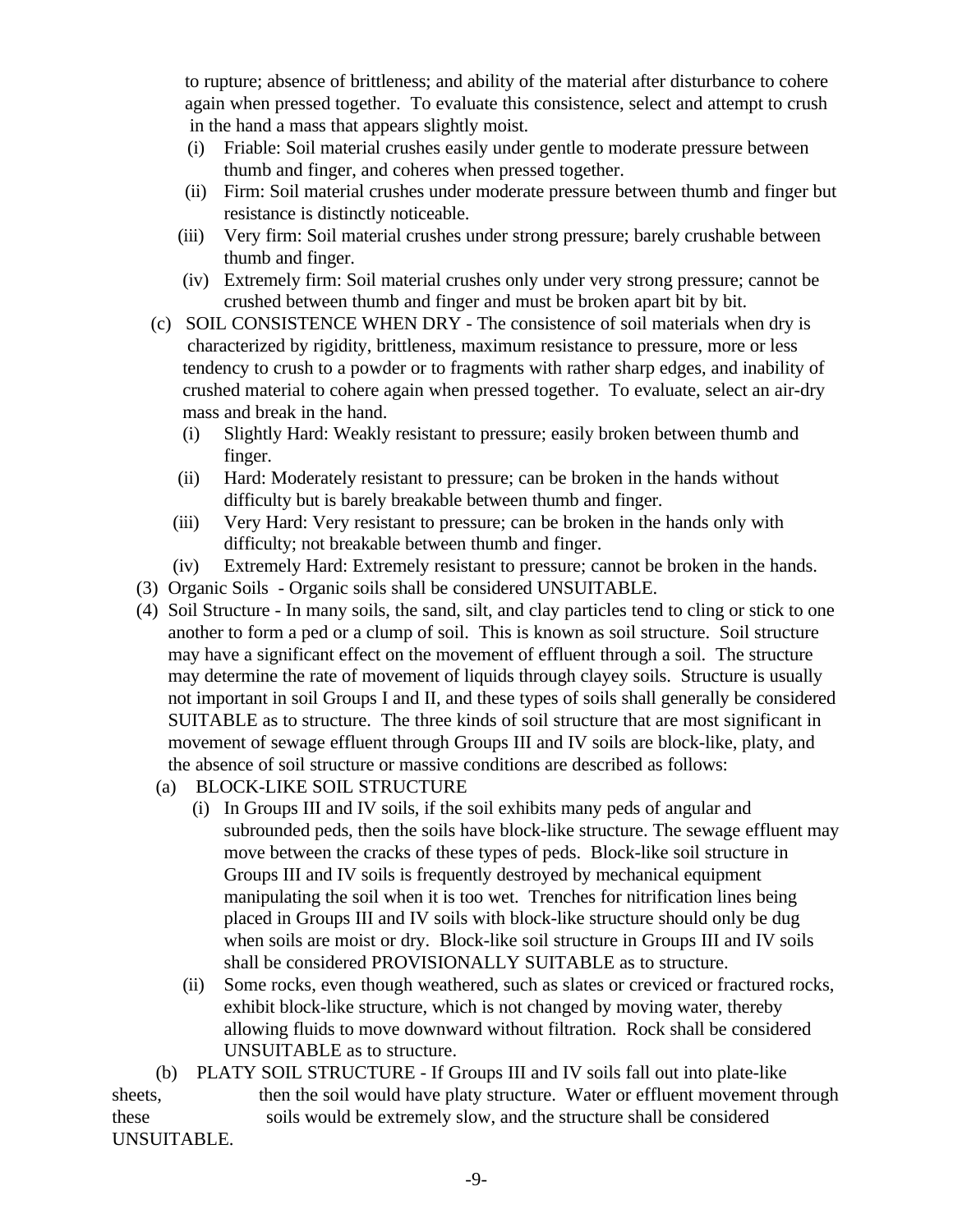(c) ABSENCE OF SOIL STRUCTURE - Some Groups II, III, and IV soils are massive and exhibit no structural aggregates. In these kinds of soils, water or effluent movement would be negligible. Such structure shall be considered UNSUITABLE.

*History Note: Statutory Authority G.S. 130-166.65; Eff. July 1, 1982.*

#### .**1942 SOIL DRAINAGE**

 Soils with seasonally high water tables are of major concern in evaluating sites for sewage effluent disposal. These are the soil areas that give good sewage absorption rates during dry seasons of the year but force sewage effluent to the surface during the wetter seasons. The depth of the seasonal high water table can commonly be recognized by those examining soil profiles. The criterion for recognition of high water tables is that of soil color. Subsurface horizons that are in colors of reds, yellows, and browns generally indicate good soil aeration and drainage throughout the year. Subsurface horizons that are in colors of grey, olive or bluish colors indicate poor aeration and poor soil drainage. These dull or greyish colors may occur as a solid mass of soil or may be in mottles of localized spots. The volume of greyish colors is indicative of the length of time that free water stands in that soil profile. There are soils that have light-colored mottles which are relic from the light-colored rock from which the soils have weathered. These soils would not have high water tables, so one must distinguish between a true soil composed of sand, silts and clays, or the rock material that may still exist in the soil profile. Any soil profile that has the greyish colors of chroma 2 or less (Munsell color chart) indicative of high water tables, or is subject to tidal or periodic high water, within 36 inches of the surface, shall be considered UNSUITABLE as to drainage. Soils where the seasonally high water table is greater than 48 inches and more than 36 inches below the naturally occurring soil surface shall be considered SUITABLE with respect to soil drainage. Where the soil is considered suitable as to structure and texture, (Soil Groups I and II) and modifications can be made to maintain the ground-water table at least 12 inches below the bottom of the nitrification trench at all times, such soils may be reclassified PROVISIONALLY SUITABLE as to drainage. Drainage systems installed for ground-water lowering shall be maintained so that a minimum separation of one foot occurs between the nitrification trench bottom and the seasonally high water table. For extensive drainage systems, such as ground-water lowering in subdivisions, easements shall be recorded and shall have adequate width for reasonable egress and ingress for maintenance.

*History Note: Statutory Authority G.S. 130-166.65; Eff. July 1, 1982.*

#### **.1943 SOIL DEPTH**

 The depth of soils to rock which are classified as SUITABLE or PROVISIONALLY SUITABLE as to texture and structure shall be at least 48 inches when conventional ground absorption systems at conventional depths are to be utilized. Soil depths greater than 48 inches shall be considered SUITABLE as to depth. Soil depths less than 48 inches and greater than 36 inches shall be considered PROVISIONALLY SUITABLE as to depth. Soil depths 36 inches or less shall be classified UNSUITABLE as to depth. Where special design and installation modifications can be made to provide at least one foot of naturally occurring soil below the bottom of the nitrification trench, such soils may be reclassified PROVISIONALLY SUITABLE as to depth.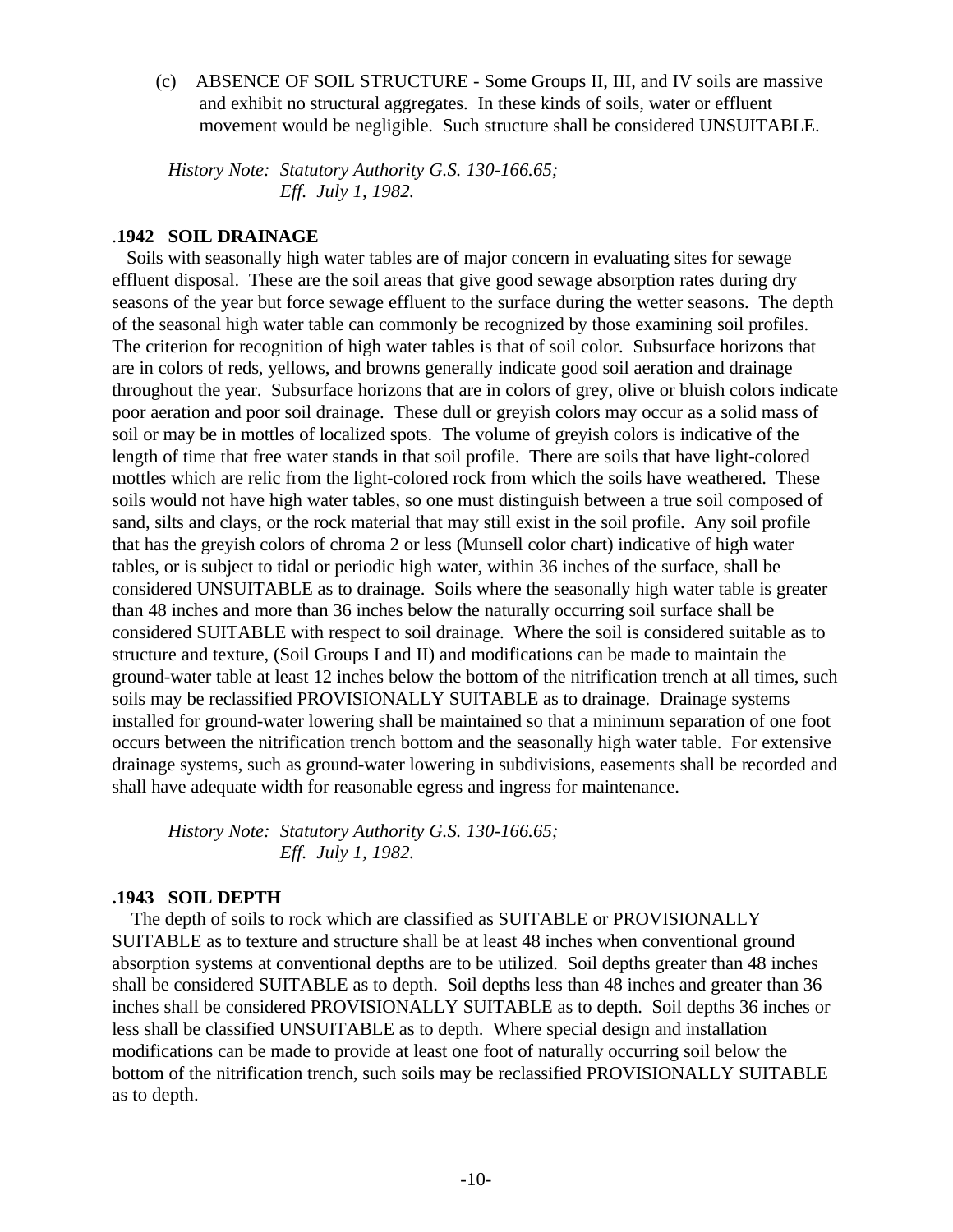*History Note: Statutory Authority G.S. 130-166.65; Eff. July 1, 1982.*

## **.1944 RESTRICTIVE HORIZONS**

 Restrictive layers or horizons in soils may generally be recognized by the resistance offered in digging a hole or in using a soil auger. Restrictive horizons are variable in their characteristics. Restrictive horizon may occur as fragipans, iron pans, or plinthite. These horizons may generally be recognized by their brittleness or by the presence of red and grey colored soil materials. The red materials quite frequently will be in the form of nodules of very brittle fragments. These kinds of horizons will perch sewage effluent and limit the storage capacity of soil being used for disposition of effluent. Another common restrictive horizon is a cemented iron-aluminum-organic hardpan. This is very brittle when dry and will perch sewage effluent. Soils in which restrictive horizons are greater than 48 inches below the ground surface shall be considered suitable. Restrictive horizons at depths less than 48 inches and greater than 36 inches shall be considered PROVISIONALLY SUITABLE as to depth to restrictive horizons. Restrictive horizons at depths of 36 inches or less shall be considered UNSUITABLE as to depth to restrictive horizons.

*History Note: Statutory Authority G.S. 130-166.65; Eff. July 1, 1982.*

#### **.1945 AVAILABLE SPACE**

 (a) Sites shall have sufficient available space to permit the installation and proper functioning of ground absorption sewage treatment and disposal systems, based upon the square footage of nitrification field required for the application rate determined in accordance with these rules.

 (b) Sites shall have sufficient available space for a repair area equal to the area determined in .1945(a) of this section.

 (c) Individual lots, including those in subdivisions, for which evidence of existence is on file with the local health department on July 1, 1982, and have inadequate space for repairs, shall be exempt from the provisions of .1945(b). This exemption shall be valid until June 30, 1985.

 (d) Individual lots, including those in subdivisions, which on January 1, 1983, are described in a recorded deed or recorded plat and have inadequate space for repair, shall be exempt from the provisions of .1945(b).

*History Note: Statutory Authority G.S. 130-166.65; Eff. July 1, 1982.*

#### **.1946 OTHER APPLICABLE FACTORS**

 The site evaluation should include consideration of any other applicable factors involving accepted public health principles, such as:

- (1) The proximity of a large-capacity water-supply well, the cone of influence of which would dictate a larger separation distance than the minimum distance specified in .1950 of this section;
- (2) The potential public health hazard of possible failures of soil absorption systems involving large quantities of sewage, which would dictate separation distances than the minimums specified in .1950 of this section;
- (3) The potential public health hazard of possible massive failures of soil absorption systems proposed to serve large numbers of residences, as in residential subdivisions or mobile home parks.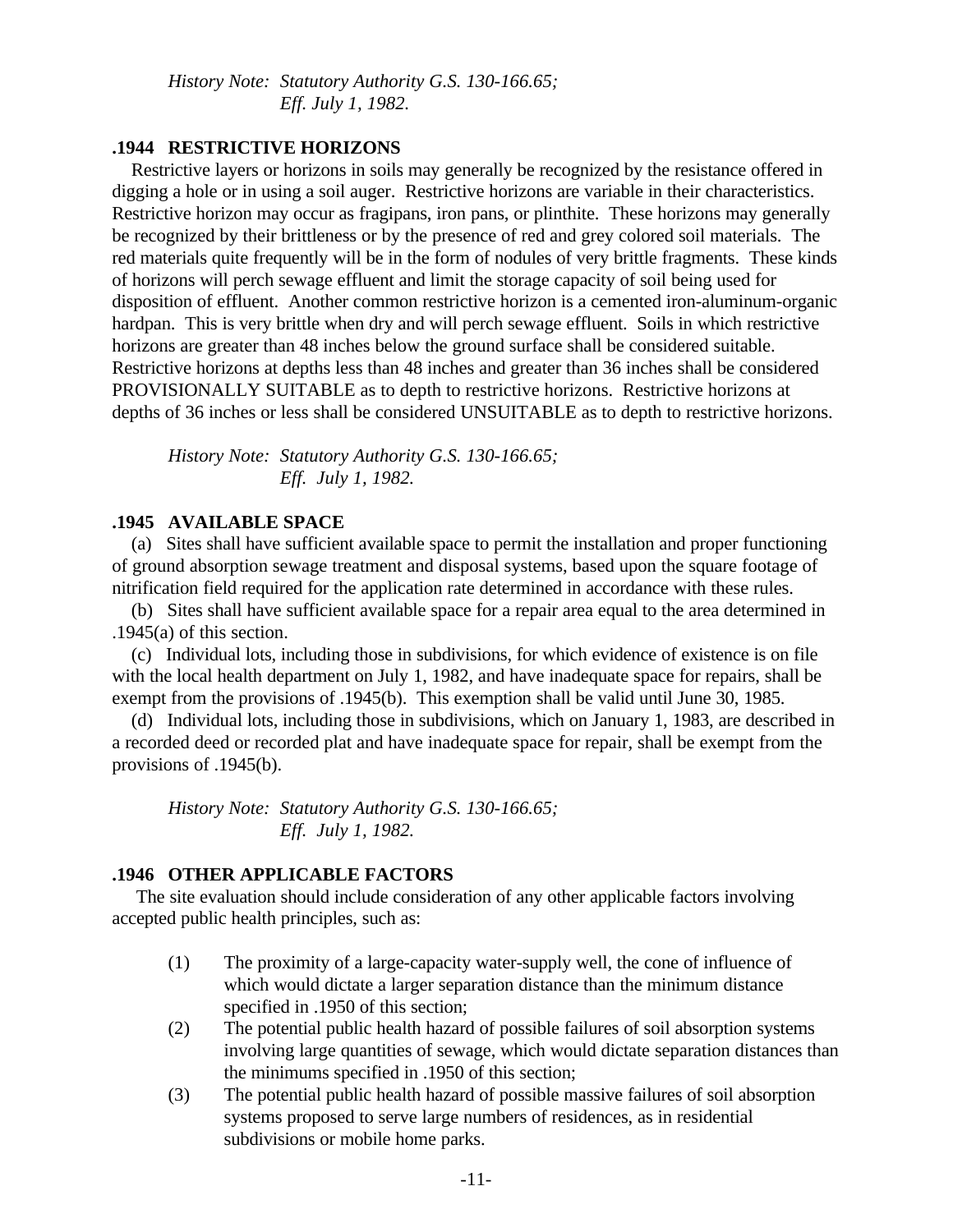## *History Note: Statutory Authority G.S. 130-166.65; Eff. July 1, 1982.*

## **.1947 DETERMINATION OF OVERALL SITE SUITABILITY**

 All of the criteria in .1940-.1946 of this section shall be determined to be SUITABLE, PROVISIONALLY SUITABLE, or UNSUITABLE, as indicated. If all criteria are classified the same, that classification will prevail. Where there is a variation in classification of the several criteria, the following shall be used in making the overall site classification. The lowest of the uncorrectable characteristics will determine the overall site classification.

- (1) If the topography is classified as unsuitable it may be reclassified provisionally suitable under the conditions outlined in .1940 of this section.
- (2) If the soil texture is classified as unsuitable, the overall classification will be unsuitable regardless of the other criteria unless the provisions of .1948(c) of this section are met.
- (3) If the soil structure is classified as unsuitable, the overall classification will be unsuitable regardless of the classification of the other criteria unless provisions of .1948(c) of this section are met.
- (4) When soil depth is classified as unsuitable, it may be reclassified as provisionally suitable under the conditions outlined in .1943 of this section.
- (5) When the restrictive horizon is classified unsuitable, it may be reclassified as provisionally suitable under the conditions outlined in .1948(c) of this section.
- (6) When drainage (ground-water level) is unsuitable, it may be reclassified as provisionally suitable under the conditions outlined in .1942 of this section.

*History Note: Statutory Authority G.S. 130-166.65; Eff. July 1, 1982*.

## **.1948 SITE CLASSIFICATION**

 (a) Sites classified as SUITABLE may be utilized for a ground absorption sewage treatment and disposal system consistent with these rules. A suitable classification generally indicates soil and site conditions favorable for the operation of a ground absorption sewage treatment and disposal system or have slight limitations that are readily overcome by proper design and installation.

 (b) Sites classified as PROVISIONALLY SUITABLE may be utilized for a ground absorption sewage treatment and disposal system consistent with these rules but have moderate limitations. Sites classified provisionally suitable require some modifications and careful planning, design, and installation in order for a ground absorption sewage treatment and disposal system to function satisfactorily.

 (c) Sites originally classified as UNSUITABLE may be used for soil absorption disposal systems, provided engineering, hydrogeologic, and soil studies indicate to the local health department that suitable septic tank system or a suitable alternate system can reasonably be expected to function satisfactorily. Such sites may be reclassified as PROVISIONALLY SUITABLE upon submission to the local health department and when requested by the local department to the state agency of the following:

- (1) Adequate substantiating data to indicate that a ground absorption system can be installed so that the effluent will receive adequate treatment;
- (2) Adequate substantiating data to indicate that the effluent will not contaminate any drinking water supply, ground water used for drinking water, or any surface water;
- (3) Adequate substantiating data to indicate that the effluent will not be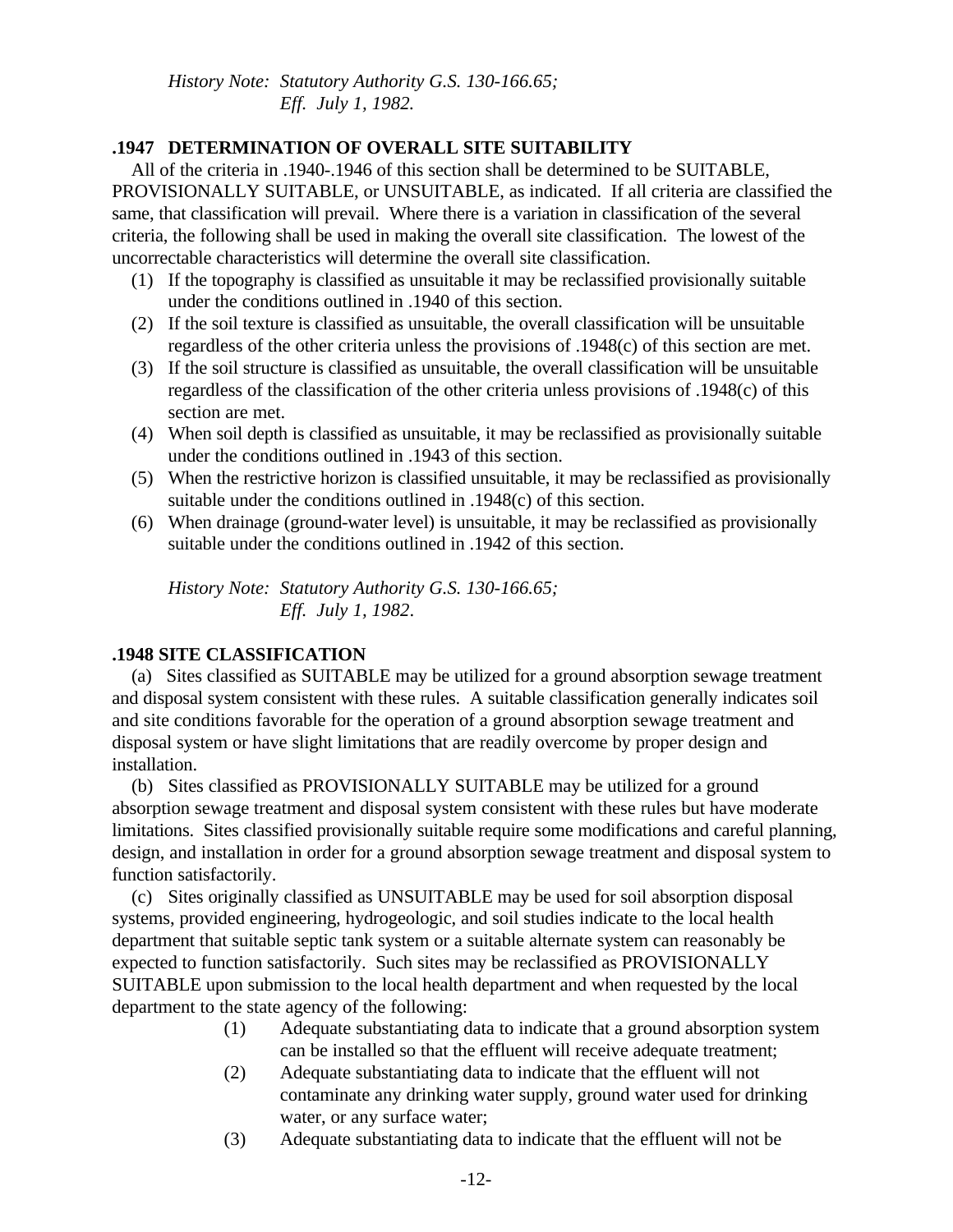exposed on the ground surface or be discharged to surface waters where it could come in contact with people, animals or vectors.

*History Note: Statutory Authority G.S. 130-166.65; Eff. July 1, 1982.*

#### .**1949 SEWAGE FLOW RATES FOR GROUND ABSORPTION SYSTEMS**

 (a) In determining the volume of sewage from dwelling units, the flow rate shall be 120 gallons per day per bedroom. The minimum volume of sewage from each dwelling unit shall be 240 gallons per day and each additional bedroom above two bedrooms shall increase the volume of sewage by 120 gallons per day. In determining the number of bedrooms in a dwelling unit, each bedroom and any other room or addition that can reasonably be expected to function as a bedroom shall be considered a bedroom for design purposes. When the occupancy of a dwelling unit exceeds two persons per bedroom, the volume of sewage shall be determined by the maximum occupancy at a rate of 60 gallons per person per day.

 (b) Table No. I shall be used to determine the design daily flow of sewage that are minimums required for use in calculating the design volume of septic tanks and the design capacity of nitrification fields to serve selected types of establishments. Design of sewage treatment and disposal systems not identified below shall be determined using available flow data, water-using fixtures, occupancy or operation patterns, and other measured data.

| TYPE OF ESTABLISHMENT                                                          | DAILY FLOW FOR DESIGN  |
|--------------------------------------------------------------------------------|------------------------|
|                                                                                | 5 gal/passenger        |
| (Also R.R. stations, bus terminals - Not including food<br>service facilities) |                        |
|                                                                                | 50 gal/chair           |
|                                                                                | 20 gal/seat            |
| (Not including food service)                                                   |                        |
|                                                                                | 125 gal/chair          |
|                                                                                | 50 gal/lane            |
| Camps                                                                          |                        |
|                                                                                | 60 gal/person          |
|                                                                                | 60 gal/person          |
|                                                                                | 150 gal/campsite       |
|                                                                                | 5 gal/seat             |
| <b>Country Clubs</b>                                                           |                        |
|                                                                                | 60 gal/resident member |
|                                                                                | 20 gal/person          |
|                                                                                | 15 gal/person          |
|                                                                                | 25 gal/person/shift    |
|                                                                                | 10 gal/person/shift    |
|                                                                                | 300 gal/bed            |
|                                                                                | 10 gal/boat slip       |
|                                                                                | 30 gal/boat slip       |
|                                                                                | 120 gal/room           |

#### TABLE NO. I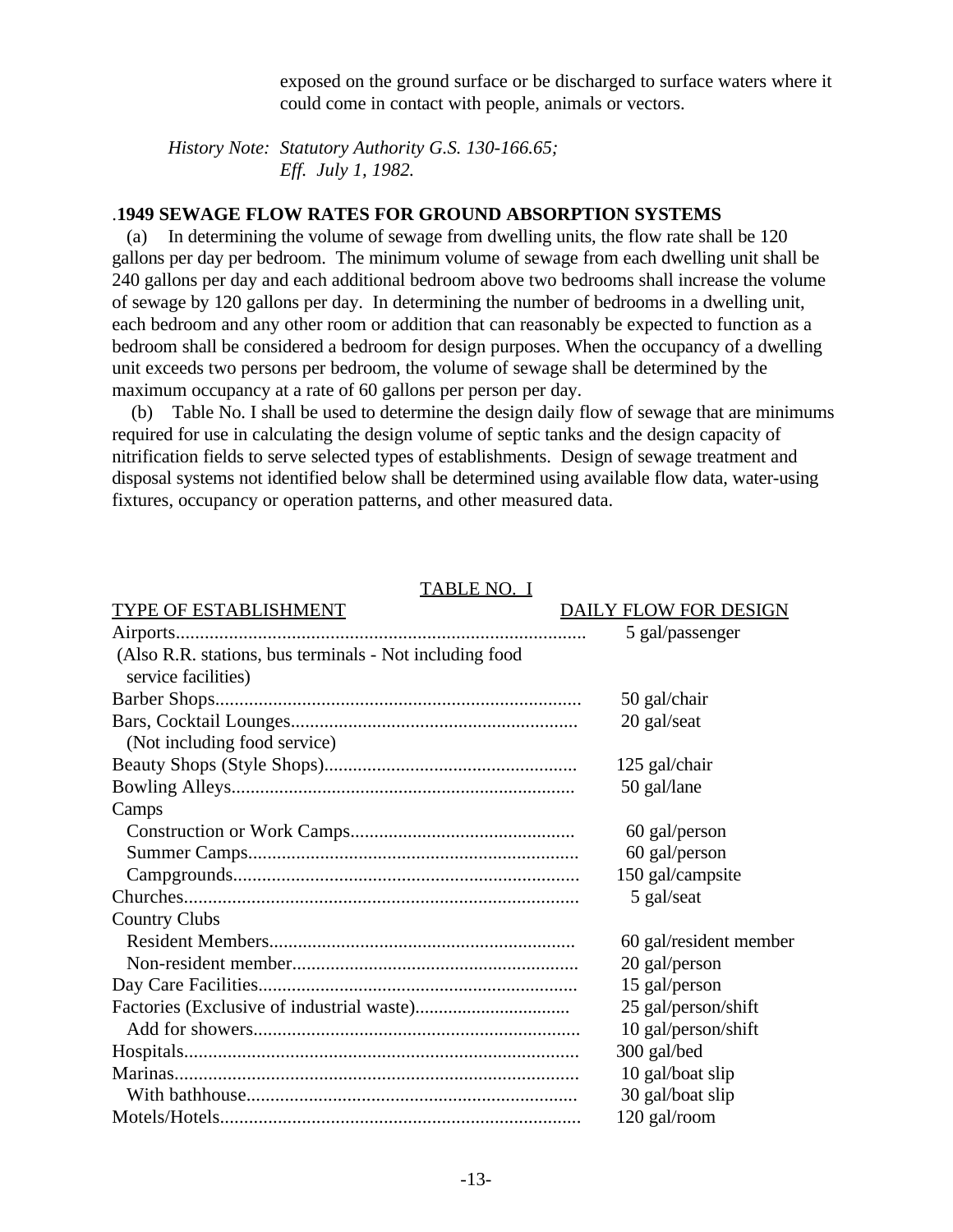|                                     | 175 gal/room<br>25 gal/person<br>60 gal/person<br>40 gal/seat or<br>40 gal/15 <sup>2</sup> ft of dining area<br>(Whichever is greater) |
|-------------------------------------|----------------------------------------------------------------------------------------------------------------------------------------|
| <b>Rest Homes and Nursing Homes</b> |                                                                                                                                        |
|                                     | 120 gal/bed                                                                                                                            |
|                                     | 60 gal/bed                                                                                                                             |
| Schools                             |                                                                                                                                        |
| Day Schools                         |                                                                                                                                        |
|                                     | 15 gal/student                                                                                                                         |
|                                     | 12 gal/student                                                                                                                         |
|                                     | 10 gal/student                                                                                                                         |
|                                     | 60 gal/person                                                                                                                          |
|                                     | 250 gal/water closet or urinal                                                                                                         |
|                                     | 200 gal/1000 ft <sup>2</sup>                                                                                                           |
| (Exclusive of food service)         |                                                                                                                                        |
|                                     | 5 gal/seat or space                                                                                                                    |
|                                     | 10 gal/person                                                                                                                          |
|                                     | 120 gal/space                                                                                                                          |

*History Note: Statutory authority G.S. 130-166.65; Eff. July 1, 1982.*

## **.1950 LOCATION OF GROUND ABSORPTION SYSTEMS**

 (a) Every ground absorption sewage treatment and disposal system shall be located at least the minimum horizontal distance from the following:

- (1) Any private water supply source----100 feet;
- (2) Any public water supply source-----100 feet;
- (3) Streams classified as A-II------------ 50 feet;
- (4) Waters classified as S.A.------------100 feet from normal high tide mark;
- (5) Any other stream, canal, marsh, or coastal waters-----50 feet;
- (6) Any Class I or Class II impounded reservoir used as a source of drinking water ---100 feet from normal high water line;
- (7) Any other lake or impoundment---- 50 feet from normal high water line;
- (8) Any building foundation ------------ 5 feet;
- (9) Any basement------------------------- 15 feet;
- (10) Any property line--------------------- 10 feet;
- (11) Top of slope of embankments or cuts of 2 feet or more vertical height---15 feet;
- (12) Any water line------------------------ 10 feet;
- (13) Drainage Systems:
	- (A) Interceptor drains----------- 10 feet upslope and 25 feet downslope,
	- (B) Ground water lowering and surface drainage ditches----- 25 feet.
- (14) Any swimming pool ---------------- 25 feet;
- (15) Any other nitrification field (except repair area)-------- 20 feet.

 (b) Nitrification line may be installed in fill ground where at least one foot of naturally occurring soil is present with suitable or provisionally suitable soil characteristics with respect to texture, structure, and drainage as required by these rules and is specifically approved by the state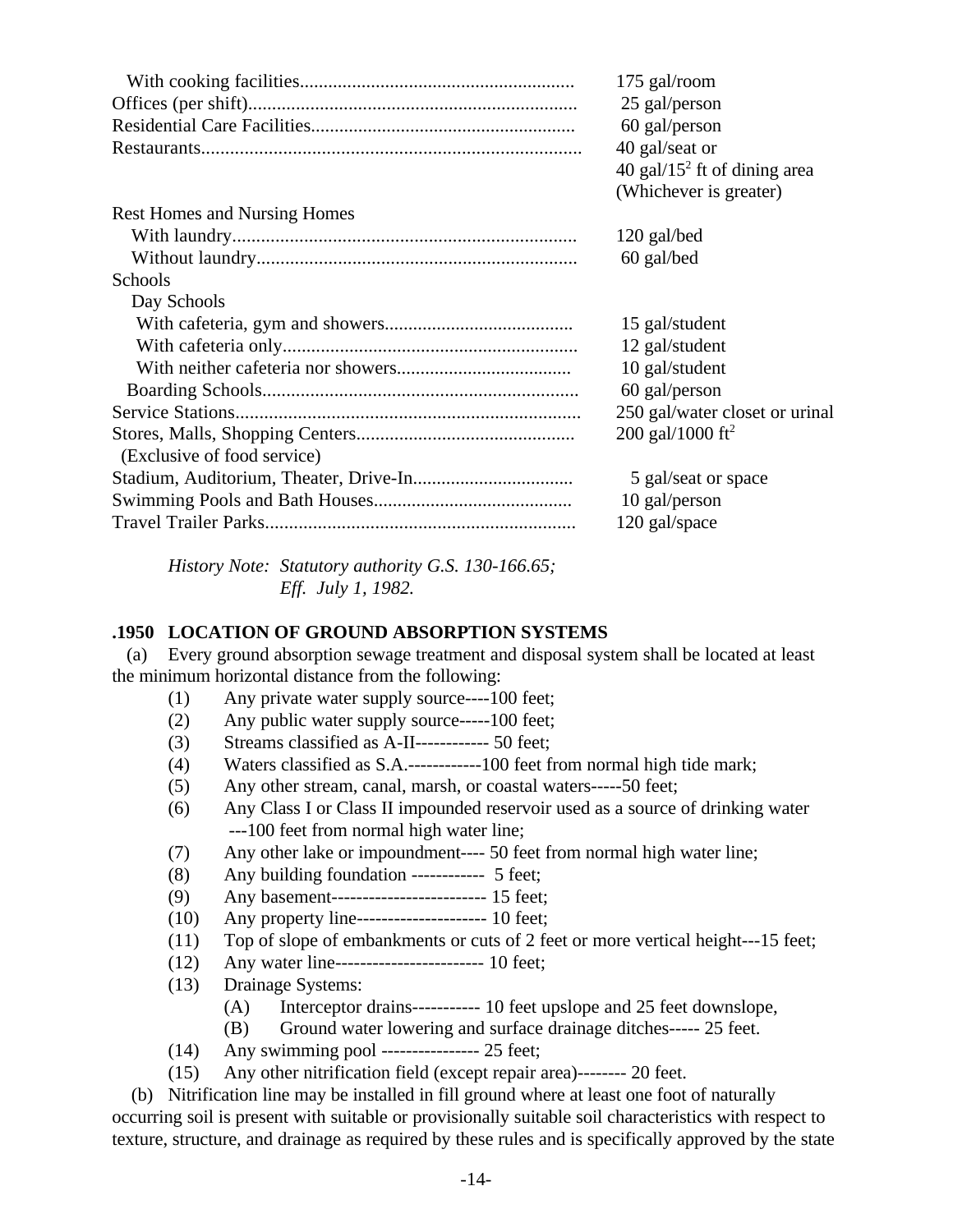or local health department. Areal fill must be installed such that there is a minimum separation of two feet between the trench bottom and any soil horizon with unsuitable soil characteristics. In such areal fill sites, the soil used for fill and the areal extent of fill shall be approved by the local health department before placement and shall have such soil texture to be classified as sand, loamy sand, loam, or sandy loam. There shall be a mix of the fill soil and the original soil at the interface of the two soils.

- (c) Ground Absorption Sewage Treatment and Disposal Systems:
	- (1) Shall not be installed in sites where the seasonal high water is within one foot of the ground surface at any time of the year;
	- (2) May be located closer than 100 feet from a private water supply for repairs, space limitations, and other site-planning considerations but shall be located the maximum feasible distance and in no case less than 50 feet.

 (d) Septic tank systems shall not be located under paved areas or driveways. Cast iron or other suitable pipe may be permitted to convey the effluent under a driveway or other paved areas.

*History Note: Statutory Authority G.S. 130-166.65; Eff. July 1, 1982.*

# **.1951 APPLICABILITY OF RULES**

 (a) Except as required in subsection (b) of this rule, the minimum horizontal distance requirements in .1950(a)(4), (9), (10), or (11) shall not apply to the installation of a single septic tank system serving a single-family residence not to exceed four bedrooms on a lot or tract of land:

- (1) Which, on July 1, 1977, is specifically described in a deed, contract, or other instrument-conveying fee title or which is specifically described in a recorded plat; and
- (2) Which, on July 1, 1977, is of insufficient size to satisfy the minimum horizontal distance requirements in .1950(a)(4), (9), (10), or (11) of this section; and
- (3) Which, on the date system construction is proposed to begin, is not capable of being served by a community or public sewerage system.

 (b) For those lots or tracts of land described in .1951(a) of this section, where any of the minimum horizontal distance requirements prescribed in .1950(a)  $(4)$ ,  $(9)$ ,  $(10)$ , or  $(11)$  of this section can be met, such minimum horizontal distances shall be required.

 (c) For those lots or tracts of land described in .1951(a) of this section, where a specific minimum horizontal distance requirements prescribed in .1950(a)(4), (9), (10), or (11) of this section cannot be met, the maximum feasible horizontal distance, as determined by the local agency, shall be required. Provided, however, that at least the following minimum horizontal distances shall be required in all cases:

- $(1)$  .1950(a)(4) of this section, the minimum horizontal distance shall be not less than 50 feet;
- (2) .1950(a)(9) of this section, the minimum horizontal distance shall be not less than 8 feet;
- (3) .1950(a)(10) and (11) of this section, the minimum horizontal distance shall be not less than 5 feet.

 (d) All other provisions of this section except as exempted by this rule shall apply to the lots or tracts of land described in .1951(a) of this section. Any rules and regulations of the Commission for Health Services or any local board of health in effect on June 30, 1977, which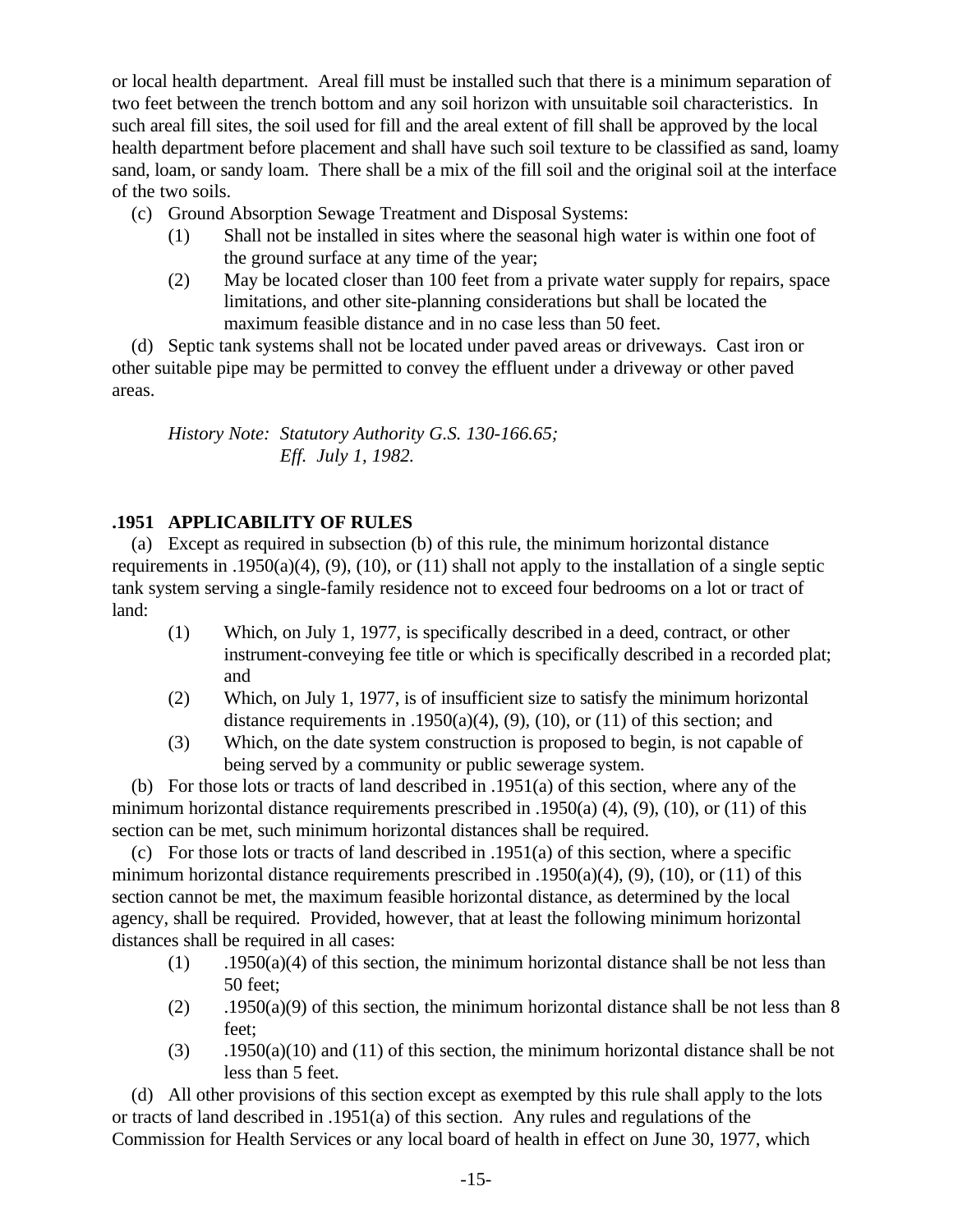establish greater minimum distance requirements than those provided for in this section, shall remain in effect and shall apply to a lot or tract of land to which .1950(a)(4),(9), (10), or (11) of this section do not apply.

 (e) It shall be the responsibility of any owner of a lot or tract of land, who applies for a permit required by .1937 of this section, and who seeks, under the provisions of .1951(a) of this section, to exempt his lot or tract of land from any of the minimum horizontal distance requirements of .1950(a)(4), (9), (10), or (11) of this section to provide to the local health department necessary records of title to the lot or tract of land for which the exemption is sought in order that the local agency may determine whether the applicant is entitled to any such exemption.

 (f) For those lots or tracts of land which, on the effective date of this section, are specifically described in a deed or recorded plat, and the minimum horizontal distance requirements prescribed in .1950(a)(13)(b) cannot be met, the maximum feasible horizontal distance, as determined by the local health department, shall be required, but shall not be less than 10 feet.

*History Note: Statutory Authority G.S. 130-166.65; Eff. July 1, 1982.*

#### **.1952 SEPTIC TANK CONSTRUCTION**

 (a) A septic tank shall be watertight, structurally sound, and not subject to excessive corrosion or decay. Septic tanks shall be of two-compartment design. The inlet compartment of a two-compartment tank shall be between two-thirds and three-fourths of the total tank capacity. A properly designed dosing syphon or pump shall be used for discharging sewage effluent into nitrification lines when the total length of such lines exceeds 750 linear feet in a single system. When the design daily flow from a single system exceeds 3,000 gallons per day, alternating syphons or pumps shall be used which shall discharge to separate nitrification fields. Discharges from syphon systems shall be of such design so as to fill the nitrification lines from 60 percent to 75 percent of their capacity at each discharge or as required for pressure distribution systems. Discharges from pump systems shall be designed to maximize the distribution of the effluent throughout the system. Septic tanks installed where the top will be deeper than 30 inches below the finished grade shall have an access manhole, with cover, extending to within 12 inches of the finished grade, having a minimum opening adequate to accommodate the installation or removal of the septic tank lid. Pump or dosing chambers shall have an access manhole having a minimum diameter of 30 inches extending a minimum of six inches above the finished grade. Syphon dosing chambers shall be designed in accordance with the minimum dose requirements in this rule. Effluent pump chambers shall meet the construction requirements of this section and shall have a minimum liquid capacity equivalent to the septic tank liquid capacity required in this rule. All effluent pump chambers shall have a properly functioning high-water alarm installed independent of the electrical circuit for the pump.

(b) Minimum liquid capacities for septic tanks shall be in accordance with the following:

(1) Residential Septic Tanks (for each individual residence or dwelling unit):

| Number of     | Minimum Liquid  | <b>Equivalent Capacity</b> |
|---------------|-----------------|----------------------------|
| Bedrooms      | Capacity        | Per Bedroom                |
| 2 or less     | 750 gallons     | 375 gallons                |
| $\mathcal{R}$ | 900 gallons     | 300 gallons                |
| $\varDelta$   | $1,000$ gallons | 250 gallons                |
| 5             | $1,250$ gallons | 250 gallons                |

These figures provide for use of garbage grinders, automatic clothes washers, and other household appliances.

(2) Septic tanks for large residences or places of business or public assembly shall be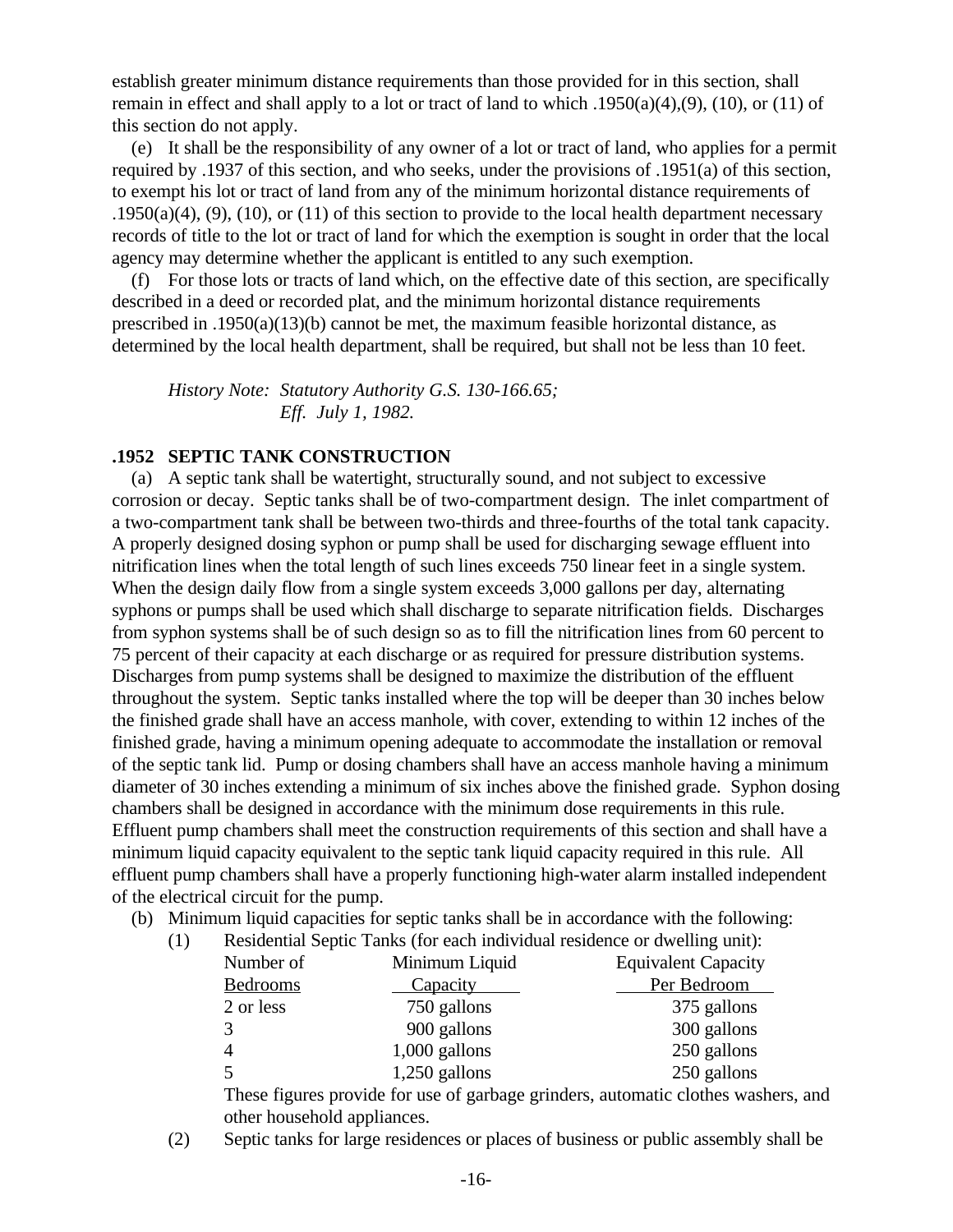in accordance with the following:

- (A) The minimum liquid capacity of septic tanks for places of business or places of public assembly with a design sewage flow of 600 gallons per day or less shall be determined in accordance with the following:  $V = 2Q$ ; where V is the liquid capacity of the septic tank and  $Q$  is the design daily sewage flow.
- (B) Individual residences with more than five bedrooms, multiple-family residences, or any place of business or public assembly where the design sewage flow is greater than 600 gallons per day, but less than 1,500 gallons per day, the liquid capacity of the septic tank shall be designed in accordance with the following:  $V = 1.17Q + 500$ ; where V is the liquid capacity of the septic tank and Q is the design daily sewage flow.
- (C) Where the design sewage flow is 1,500 gallons per day or greater, the liquid capacity of the septic tank shall be designed in accordance with the following:  $V = 0.75Q + 1.125$ ; where V is the liquid capacity of the septic tank and Q is the design daily sewage flow.
- (3) The minimum capacity of any septic tank or effluent pump chamber shall be 750 gallons.

*History Note: Statutory Authority G.S. 130-166.65; Eff. July 1, 1982.*

# **.1953 PREFABRICATED TANKS**

 When prefabricated concrete tanks or tanks of other material are used, they shall be constructed in accordance with the plans which have been approved by the State Department of Human Resources and shall comply with all requirements of this section. Three complete sets of plans and specifications for the design of the prefabricated septic tank shall be submitted to the Environmental Health Section, Division of Health Services, P. O. Box 2091, Raleigh, North Carolina 27602-2091. These plans and specifications shall show the design of the septic tank in detail, including:

- (1) All pertinent dimensions;
- (2) Reinforcement material;
- (3) Material strength;
- (4) Liquid depth;
- (5) Cleanout provisions;
- (6) Other design features.

*History Note: Statutory Authority G.S. 130-166.65; Eff. July 1, 1982.*

## **.1954 MINIMUM STANDARDS FOR PREFABRICATED SEPTIC TANKS**

 (a) The following are minimum standards of design and construction of precast reinforced concrete septic tanks:

- (1) The minimum requirement for the liquid depth is 36 inches.
- (2) A minimum of nine inches freeboard is required, the freeboard being the air space between the top of the liquid and the bottom side of the lid or cap of the tank.
- (3) The length of the septic tank shall be at least twice as long as the width.
- (4) There shall be three inlet openings in the tank, one on the tank end and one on each sidewall of the inlet end of the tank. The blockouts for these openings shall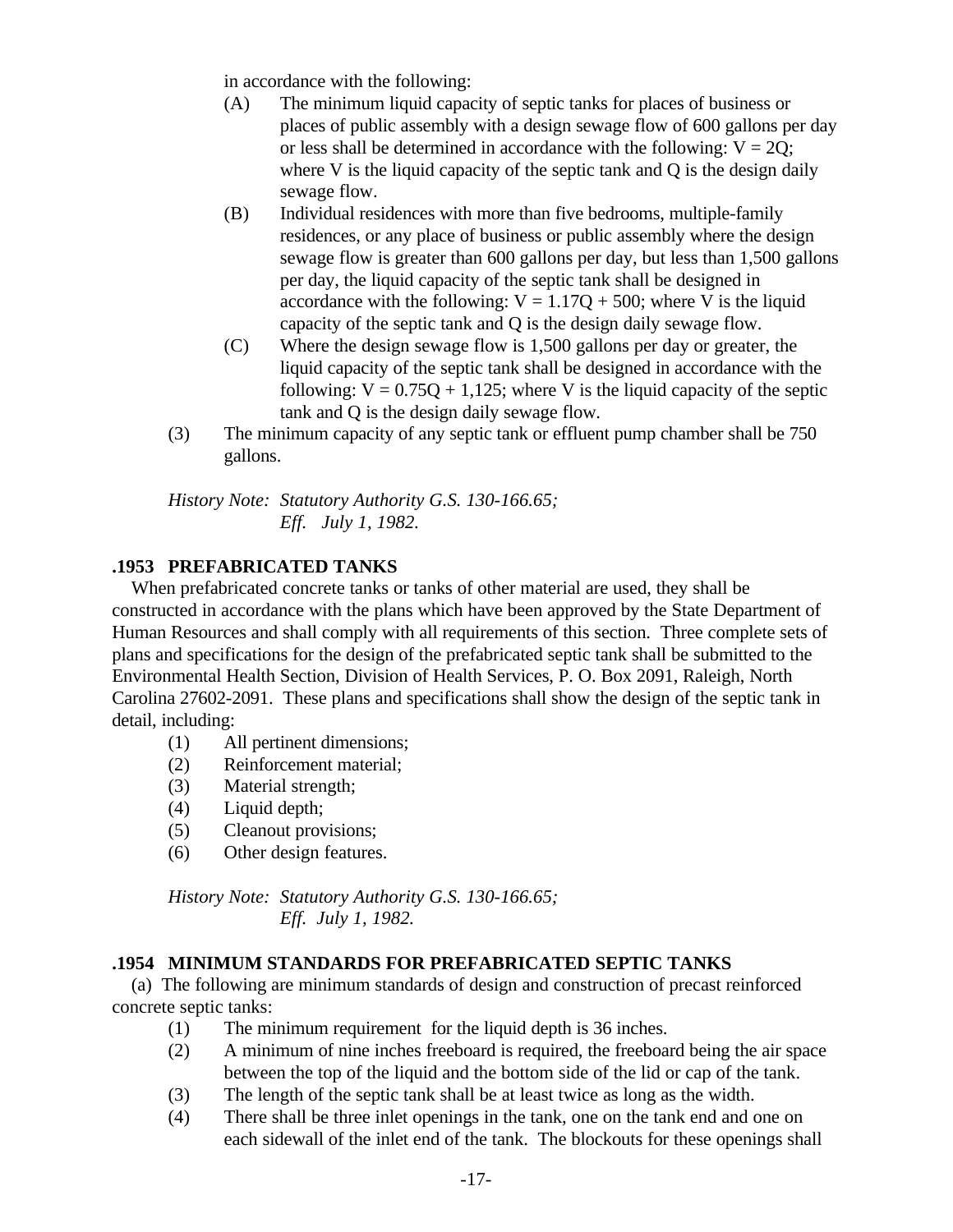leave a concrete thickness of not less than one inch in the tank wall. The blockouts shall be made for a minimum of four-inch pipe or a maximum of six-inch pipe.

- (5) The inlet in the tank shall be a straight pipe.
- (6) The outlet shall be a cast-in-place concrete sanitary tee, a polyvinyl chloride (PVC) sanitary tee, or a polyethylene (PE) sanitary tee, made of not less than class 160 pipe or equivalent fittings and pipe. Class 160 pipe shall have a wall thickness of not less than 0.183 inches. The cast-in-place concrete sanitary tee shall have a minimum thickness of not less than two inches. The tee shall extend down onefourth of the liquid depth. The invert of the outlet shall be at least two inches lower in elevation than the invert of the inlet.
- (7) All tanks shall be manufactured with a cast-in-place partition so that the tank contains two compartments. The partition shall be located at a point not less than two-thirds nor more than three-fourths the length of the tank from the inlet end. The top of the partition shall terminate two inches below the bottom side of the tank top in order to leave space for air or gas passage between compartments. The top and bottom halves of the partition shall be cast in such manner as to leave a water passage slot four inches high for the full width of the tank. The partition (both halves) shall be reinforced by the placing of six-inch by six-inch No. 10 gage welded reinforcing wire. The reinforcing wire shall be bent to form an angle of 90 degrees on the ends in order to form a leg not less than four inches long. When the wire is placed in the mold, the four-inch legs shall lay parallel with the sidewall wire and adjacent to it. It is recognized that there are other methods of constructing a partition or two-compartment tank. Any method other than the one described will be considered on an individual basis for approval by the division of health services. However, the tank wall thickness must remain not less than two and one-half inches thick throughout the tank except for blockouts.
- (8) Adequate access openings must be provided in the tank top. Access shall be provided for cleaning or rodding out of the inlet pipe, for cleaning or clearing the air or gas passage space above the partition, an entrance for inserting the suction hose for tank pumping, and for entrance of a person if internal repairs are needed after pumping. This shall be accomplished by properly locating two manholes with each having a minimum opening of 18 inches by 18 inches as the opening cuts the plane of the bottom side of the top of the tank. The manhole covers shall be beveled on all sides in such manner as to accommodate a uniform load of 150 pounds per square foot without damage to the cover or the top of the tank. If the top of the tank is to be multislab construction, the slabs over the inlet of the tank, partition, and outlet of the tank must not weigh in excess of 150 pounds each. Multislab construction allows for the diminution of the manholes. Manhole covers, opening covers, or slabs shall have a handle of steel or other rot-resistant material equivalent in strength to a No. 3 reinforcing rod (rebar).
- (9) The tank shall be reinforced by using a minimum reinforcing of six-inch by six-inch No. 10 gage welded steel reinforcing wire in the top, bottom ends, and sides of the tank. The reinforcing wire shall be lapped at least six inches. The tank top must be able to withstand a uniform loading of 150 pounds per square foot. If additional reinforcing is required to accomplish this, it is the responsibility of the manufacturer to install the added reinforcing.
- (10) The tope, bottom, ends, and sides of the tank must have a minimum thickness of two and one-half inches.
- (11) A minimum end product strength of 3,000 pounds per square inch shall be used in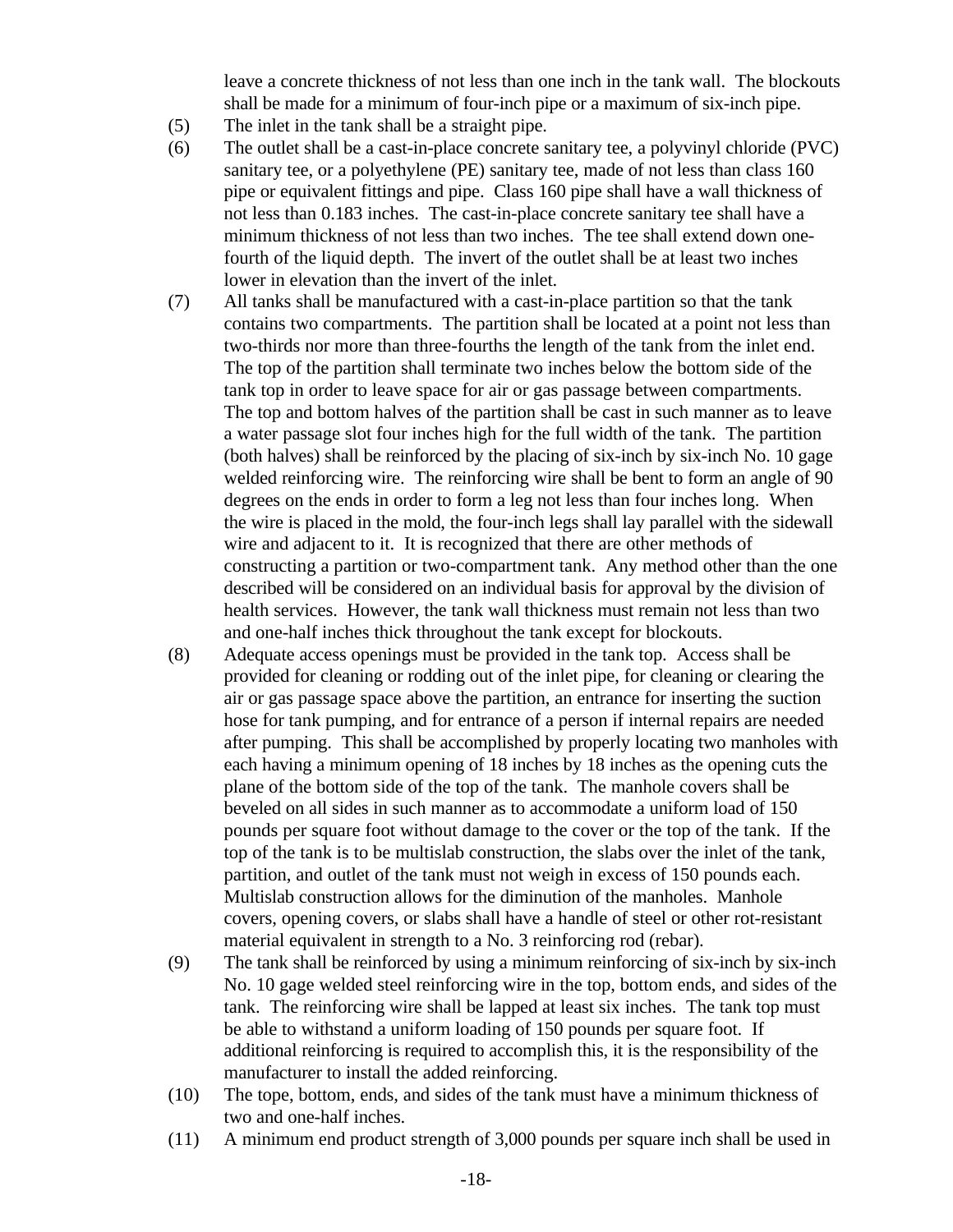the construction of a septic tank. The strength of 3,000 pounds per square inch must have been reached within 10 percent or 300 pounds per square inch prior to the tank's being removed from the place of manufacture. It shall be the responsibility of the manufacturer to certify that this condition has been met prior to shipment. A septic tank shall be subject to testing to ascertain the strength of the concrete prior to its being approved for installation. Recognized devices for testing the strength of concrete include a properly calibrated Schmidt Rebound Hammer or Windsor Probe Test. Accelerated curing in the mold by use of propane gas or other fuels is prohibited, except in accordance with accepted methods and upon prior approval of the division of health services.

- (12) After curing, tanks manufacturer in two sections shall be joined and sealed at the joint by the manufacturer, or by the installer, by using a mastic sealant or pliable sealant that is both waterproof and corrosion resistant.
- (13) All tanks produced shall bear an imprint identifying the manufacturer, the serial number assigned to the manufacturer's plans and specifications approval by the division of health services, and the liquid or working capacity of the tank. This imprint shall be located to the right of the blockout made for the outlet pipe on the outlet end of the tank.

 (b) Plans for prefabricated tanks, other than those for precast reinforced concrete tanks, shall be approved on an individual basis as determined by the information furnished by the designer which indicates the tank will provide equivalent effectiveness as those designed in accordance with the provisions of .1954(a).

 (c) Septic tanks other than approved prefabricated tanks shall be constructed consistent with the provisions of this rule except as follows:

- (1) Cast-in-place concrete septic tanks shall have a minimum wall thickness of six inches.
- (2) Concrete block or brick septic tanks shall have a minimum wall thickness of at least six inches when the design volume is less than 1,000 gallons and a minimum wall thickness of at least eight inches when the design volume is 1,000 gallons or more. All septic tanks constructed of block or brick shall be plastered on the inside with a 1:3 mix (one part cement, three parts sand) of Portland cement at least three-eighths inch thick or the equivalent using other approved waterproofing material.
- (3) The bottom of the built-in-place septic tank shall be poured concrete with a minimum thickness of four inches.

*History Note: Statutory Authority G.S. 130-166.65; Eff. July 1, 1982.*

## **.1955 DESIGN CRITERIA FOR CONVENTIONAL SEWAGE SYSTEMS**

 (a) Conventional Septic Tank Systems - Conventional septic tank systems utilize a septic tank of adequate construction and design volume in accordance with the provisions of these rules which provides primary treatment of the sewage. The effluent from the septic tank flows by gravity to an approved nitrification line where the soil provides for final treatment and disposal of the sewage.

 (b) Table II shall be used in determining the application rate for septic tank systems of conventional design.

#### Table No. II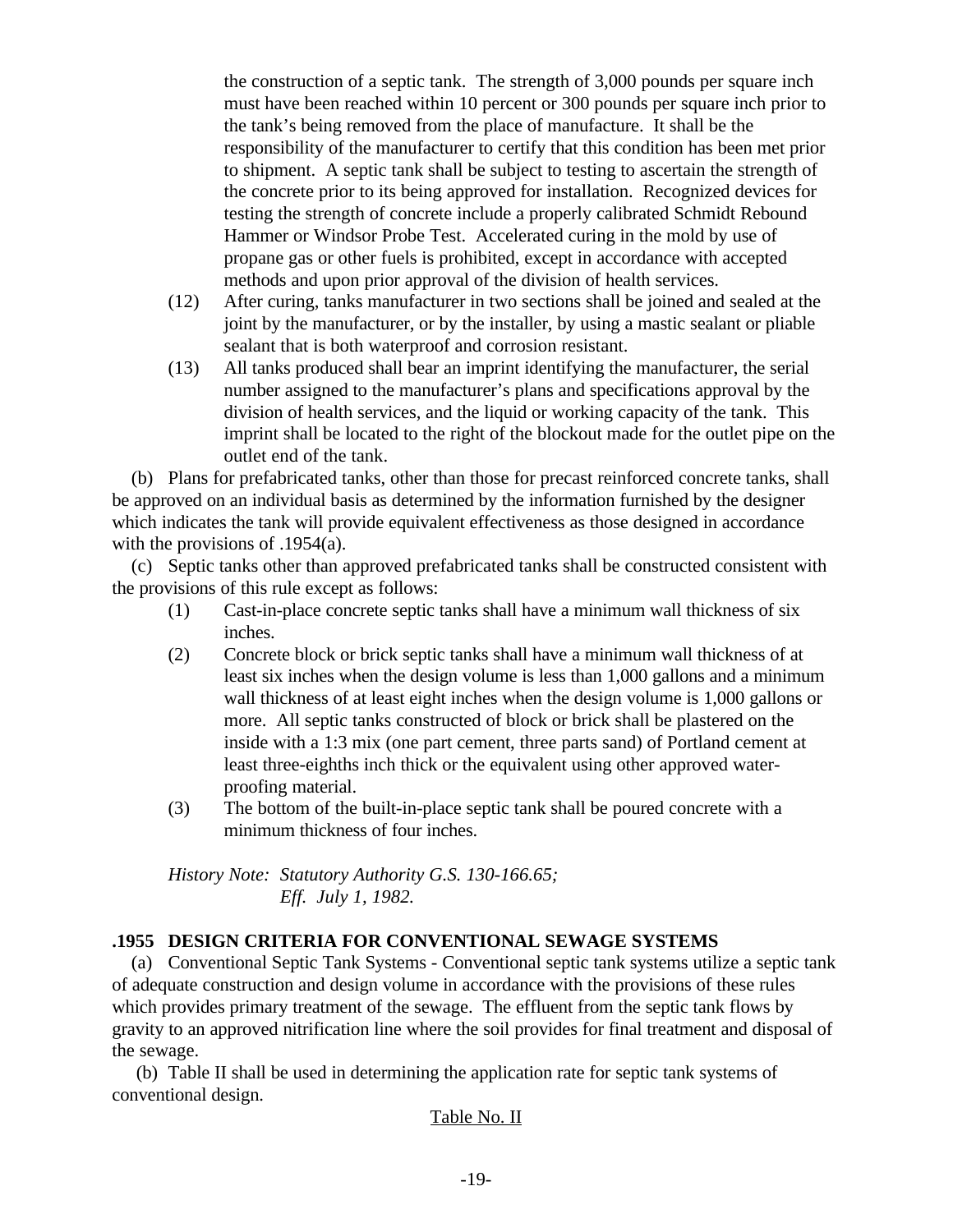| <b>SOIL GROUP</b> | <b>SOIL TEXTURE CLASSES</b>                                     |                                                                     | <b>APPLICATION RATE</b><br>$gpd/ft^2$ |
|-------------------|-----------------------------------------------------------------|---------------------------------------------------------------------|---------------------------------------|
| I                 | Sands                                                           | Sand<br>Loamy Sand                                                  | $1.2 - 0.8$                           |
| $\mathbf{I}$      | Coarse Loams                                                    | Sandy Loam<br>Loam                                                  | $0.8 - 0.6$                           |
| III               | Fine Loams<br>(With PS<br>structure)                            | Sandy Clay Loam<br>Silt Loam<br>Clay Loam<br><b>Silty Clay Loam</b> | $0.6 - 0.4$                           |
| IV a              | Clays<br>(Kaolinite or 1:1)<br>With PS structure)               | Sandy Clay<br><b>Silty Clay</b><br>Clay                             | $0.4 - 0.2$                           |
| IV b              | Clays<br>(Montmorillonite<br><sub>or</sub><br>Mixed Mineralogy) | Sandy Clay<br><b>Silty Clay</b><br>Clay                             | Unsuitable                            |

 (c) In calculating the number of square feet of area needed for the nitrification field in trench system, the maximum trench width used in the calculations shall be 36 inches. Trenches shall be located not less than three times the trench width on centers with a minimum spacing of five feet on centers.

 (d) The local health department may permit the use of a bed system on sites where the soil texture can be classified into either Soil Groups I, II, or III, meeting essentially the other requirements of this section, and only on lots which are limited by topography, space, or other site-planning considerations. In such cases, the number of square feet of bottom area needed shall be increased by 50 percent over what would be required for a trench system. Nitrification lines shall be at least 18 inches from the side of the bed and shall have lines on three-foot centers. When the design volume of sewage exceeds 600 gallons per day, adequate space shall be provided to accommodate a trench system for the nitrification field.

 (e) The pipe used between the septic tank and the nitrification field shall be a minimum of four-inches inside diameter schedule 40 PVC or equivalent with a minimum fall of not less than one-eighth inch per foot. All joints shall be of watertight construction.

 (f) When four or six-inch diameter corrugated plastic tubing is used for nitrification lines, it shall be certified as complying with applicable ASTM standards. The corrugated tubing shall have three rows of holes, each hole between one-half inch and three-fourths inch in diameter, and spaced longitudinally approximately four inches on centers. The rows of holes may be equally spaced 120 degrees on centers around the periphery, or three rows may be located in the lower portion of the tubing, the outside rows being approximately on 120-degree centers.

 (g) Nitrification trenches shall be constructed as level as possible but in no case shall the fall in a single trench bottom exceed one-fourth inch in 10 feet as determined by an engineer's level. The nitrification trench shall not exceed a width of three feet and a depth of three feet, except as approved by the local health department.

 (h) Rock used in soil absorption systems shall be clean, washed gravel or crushed stone and graded or sized between three-fourths inch to two and one-half inches. The rock shall be placed a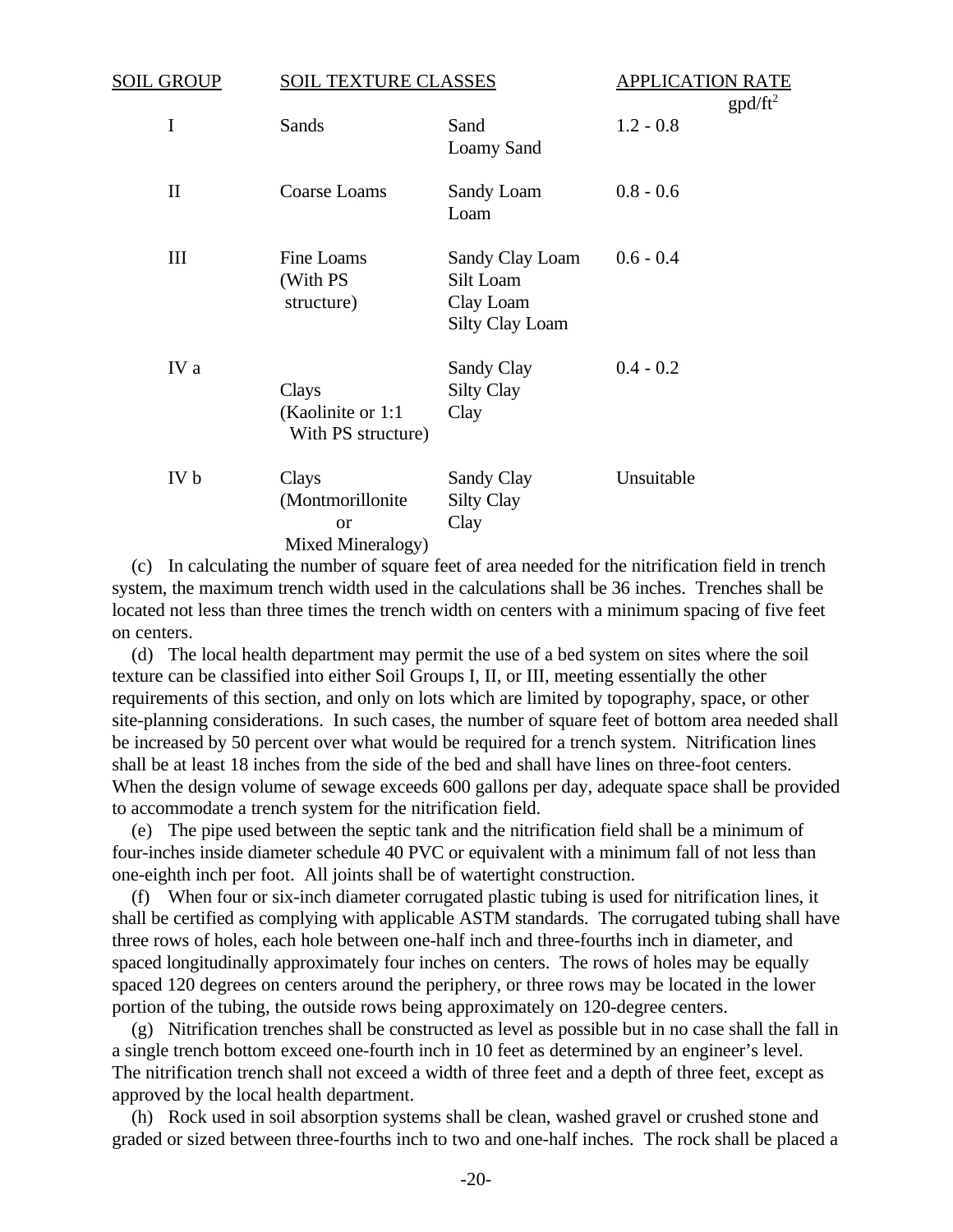minimum of one foot deep with at least six inches below the pipe and two inches over the pipe and distributed uniformly across the trench bottom and over the pipe.

 (i) The soil cover over the nitrification field shall be to a depth of at least six inches. The finished grade over the nitrification field shall be landscaped to prevent the ponding of surface water and runoff of surface water shall be diverted away from the nitrification field.

 (j) Effluent distribution devices, including distribution boxes, flow dividers, and flow diversion devices, shall be of sound construction, watertight, not subject to excessive corrosion, and of adequate design as approved by the local health department. Effluent distribution devices shall be separated from the septic tank and nitrification lines by a minimum of two feet of undisturbed or compacted soil and shall be placed level on a solid foundation of soil or concrete to prevent differential settlement of the device.

 (k) Grease traps or grease interceptors shall be required at certain places of business, including restaurants and meat markets, where the accumulation of grease can cause premature failure of a soil absorption system. Specially designed grease interceptors may be used in lieu of grease traps where it has been demonstrated that they will provide equal or improved performance.

 (l) Stepdowns or drop boxes may be used where topography prohibits the placement of nitrification trenches on level grade. Stepdowns shall be constructed of two feet of undisturbed soil and constructed to a height level with the top of the upper nitrification line. Drop boxes shall be constructed so that the inlet supply pipe is one inch above the invert of the outlet supply pipe which is connected to the next lower drop box. The top of the trench outlet laterals, which allow effluent to move to the nitrification lines, shall be two inches below the invert of the outlet supply line. It is recommended that drop boxes be designed to close off the trench outlets to provide for periods of resting when the nitrification trench becomes saturated.

*History Note: Statutory Authority G.S. 130-166.65; Eff. July 1, 1982.*

#### **.1956 POSSIBLE MODIFICATIONS TO CONVENTIONAL SEPTIC TANK SYSTEMS**

 Possible modifications to conventional septic tank systems which may be utilized to overcome selected soil and site limitations and must be approved by the local heath department include the following:

- (a) Shallow placement of nitrification trenches shall be utilized where soil depth, depth to seasonally high water table, or depth to restrictive horizons prevents the placement of conventional nitrification lines. Shallow trenches shall be designed and constructed to provide at least one foot of separation between the trench bottom and the uppermost elevation of the seasonally high water table, restrictive horizons, and rock.
- (b) Alternating dual field nitrification systems may be utilized where soils are limited by high clogging potentials (soil groups III and IV) and where the potential for malfunction and need for immediate repair is required. Alternating dual field nitrification systems shall be designed with two complete nitrification fields, each sized a minimum of 75 percent of the total area required for a single field and separated by an effluent flow diversion valve. The diversion valve shall be constructed to resist 500 pounds crushing strength, structurally sound, and shall be resistant to corrosion. Valves placed below ground level shall be provided with a valve box and suitable valve stem so that it may be operated from the ground surface.
- (c) Modified nitrification lines, including large diameter pipe (greater than four inches I.D.), specially designed porous block systems, V-type nitrification trenches, shall be approved on a site-specific basis by the local health department.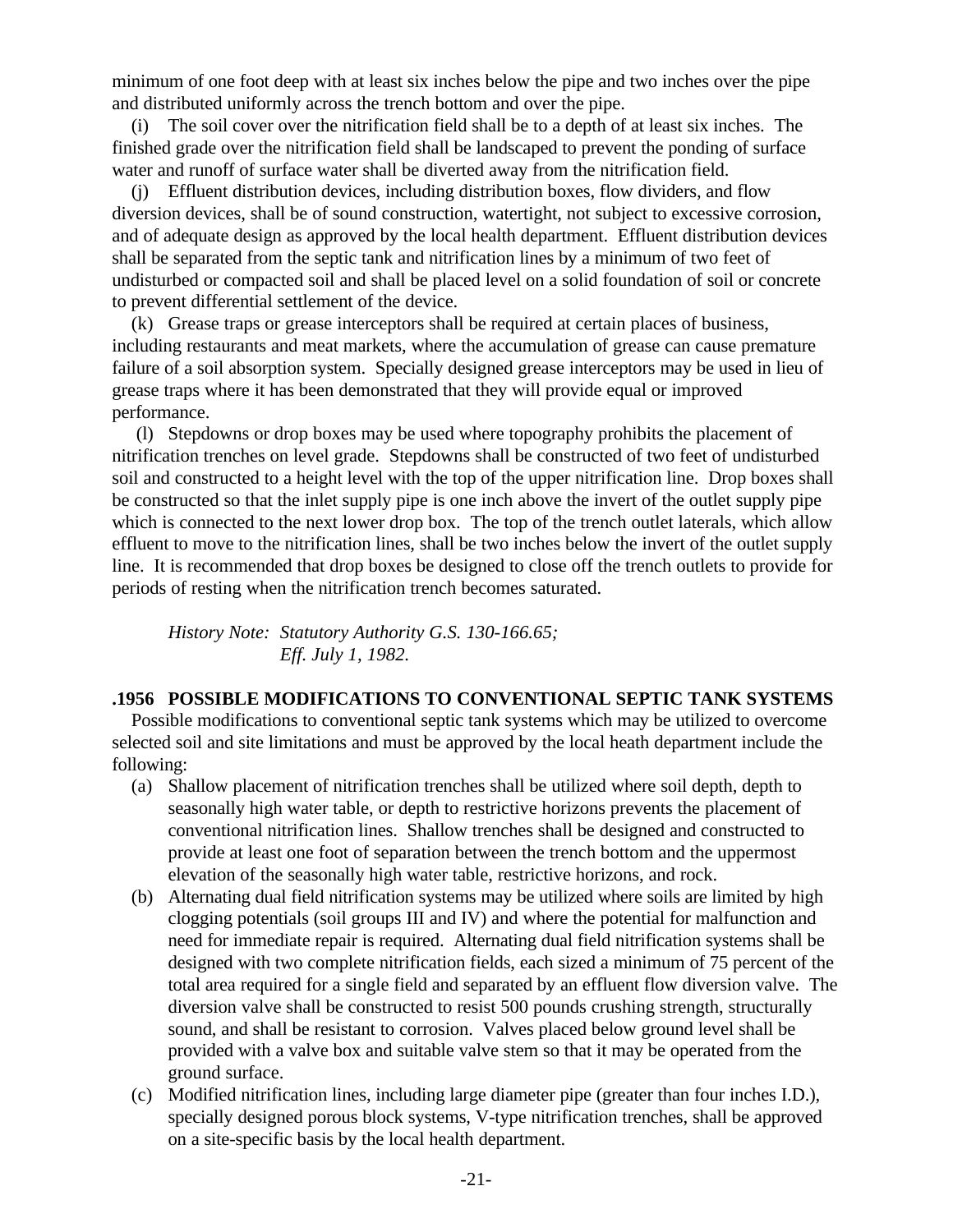# **.1957 DESIGN CRITERIA FOR DESIGN OF ALTERNATIVE SEWAGE SYSTEMS**

 (a) Low-pressure pipe (LPP) system - A low-pressure (two to four-foot pressure head) pipe system may be utilized where soil and site conditions prohibit the installation of a conventional or modified septic tank system due to the presence of shallow soil conditions, seasonally high water table conditions, and slow soil permeability.

- (1) The LPP shall consist of the following basic components:
	- (A) A network of small-diameter (1 inch to 2 inches) perforated PVC 160 psi pipe or equivalent placed in natural soil at shallow depths (generally 6 inches to 12 inches) in narrow trenches not less than 6 inches in width;
	- (B) A properly designed, two-compartment septic tank or other approved pretreatment system and a pumping or dosing tank;
	- (C) An approved submersible effluent pump with appropriate on-off controls for controlled dosing and a high-water alarm or other approved pressure dosing and distribution system;
	- (D) A watertight supply manifold pipe for conveying effluent from the pump to the low-pressure network.
- (2) The soil and site criteria for low-pressure pipe systems shall meet the following minimum requirements:
	- (A) LPP nitrification fields shall not be installed on slopes in excess of 10 percent. LPP nitrification fields may be installed on slopes greater than 10 percent but require special design procedures to assure proper distribution of effluent over the nitrification field.
	- (B) There shall be at least 24 inches of separation between the naturally occurring soil surface and rock, water-impeding formation, or seasonally high water table. This 24-inch depth shall consist of suitable or provisionally suitable soil with respect to texture, structure, and drainage.
	- (C) Components of the LPP shall not be located in depressions or areas subject to frequent flooding. Surface water, perched ground water, and other subsurface lateral water movement shall be intercepted or diverted away from all components of the LPP. Final shape of the LPP distribution field shall be such that rainwater or runoff is shed.
	- (D) Location of the septic tank, pumping or dosing chamber, and LPP nitrification field is subject to the same horizontal setbacks specified in .1950(a). Horizontal distances from the LPP nitrification field shall be measured from a margin two and one-half feet beyond the lateral and manifold pipes.
	- (E) An area that is at least equal in size to the LPP distribution field area (plus a two and one-half foot margin beyond lateral and manifold pipes) and meeting all other site and soil criteria shall be set aside for a replacement field.
	- (F) There shall be no soil disturbance to an approved site for an LPP system except the minimum required for installation.
- (3) Application rates Table III shall be used in determining the maximum application rate for low-pressure pipe systems.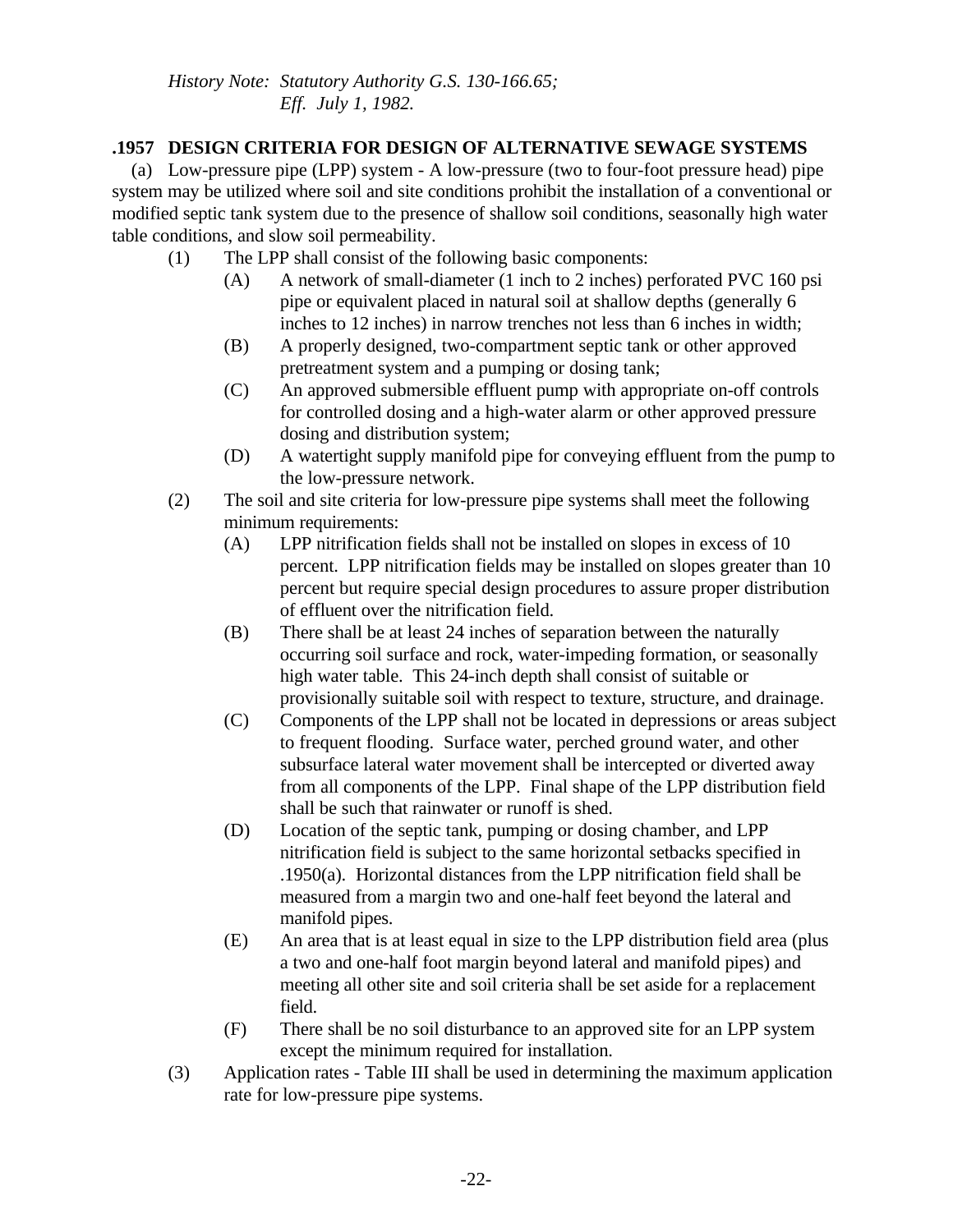| <b>SOIL GROUP</b> | ABLE NO. III<br><b>SOIL TEXTURAL CLASSES</b> |                                                                     | <b>APPLICATION RATE</b> |  |
|-------------------|----------------------------------------------|---------------------------------------------------------------------|-------------------------|--|
| I                 | Sands                                        | Sand<br><b>Loamy Sand</b>                                           | gpd/ft<br>$0.6 - 0.4$   |  |
| $\mathbf{I}$      | Coarse Loams                                 | Sandy Loam<br>Loam                                                  | $0.4 - 0.3$             |  |
| Ш                 | Fine Loams                                   | Sandy Clay Loam<br>Silt Loam<br>Clay Loam<br><b>Silty Clay Loam</b> | $0.3 - 0.2$             |  |
| IV a              | Clays                                        | Sandy Clay<br><b>Silty Clay</b><br>Clay                             | $0.2 - 0.1$             |  |

 $T_{\rm H}$ 

- (4) In calculating the number of square feet for the nitrification field, the design sewage flow shall be divided by the application rate from Table III. The nitrification lines shall have a minimum spacing of five feet on centers.
- (5) Design of the LPP shall comply with accepted practices and be specifically approved by the local health department.

 (b) Alternative systems other than the low-pressure pipe system shall be approved by the local health department in accordance with .1948(c).

*History Note: Statutory Authority G.S. 130-166.65; Eff. July 1, 1982.*

#### **.1958 NON-GROUND ABSORPTION SEWAGE TREATMENT SYSTEMS**

 (a) Where an approved privy, an approved septic tank system, or a connection to an approved public or community sewage system is impossible or impractical, this section shall not prohibit the state or local health department from permitting approved non-ground absorption treatment systems utilizing heat or other approved means for reducing the toilet contents to an inert or stabilized residue or to an otherwise harmless condition, rendering such contents non-infectious or non-contaminating. Alternative systems shall be designed to comply with the purposes and intent of this section.

 (b) Holding tanks shall not be considered as an acceptable sewage treatment and disposal system and their use is prohibited.

 (c) Incinerating, composting, vault privies, and mechanical toilets shall be approved by the state agency or local health department only when all of the sewage will receive adequate treatment and disposal.

 (d) Sewage recycling systems which discharge treated wastewater meeting the state drinking water standards may be used only for toilet flushing and recycled sewage shall not be used for body contact or human consumption. Such systems must be specifically approved by the state or local health department.

 (e) Chemical toilets shall be used temporarily for mass gatherings, construction sites, or other places of business or public assembly for non-permanent use.

*History Note: Statutory Authority G.S. 130-166.65;*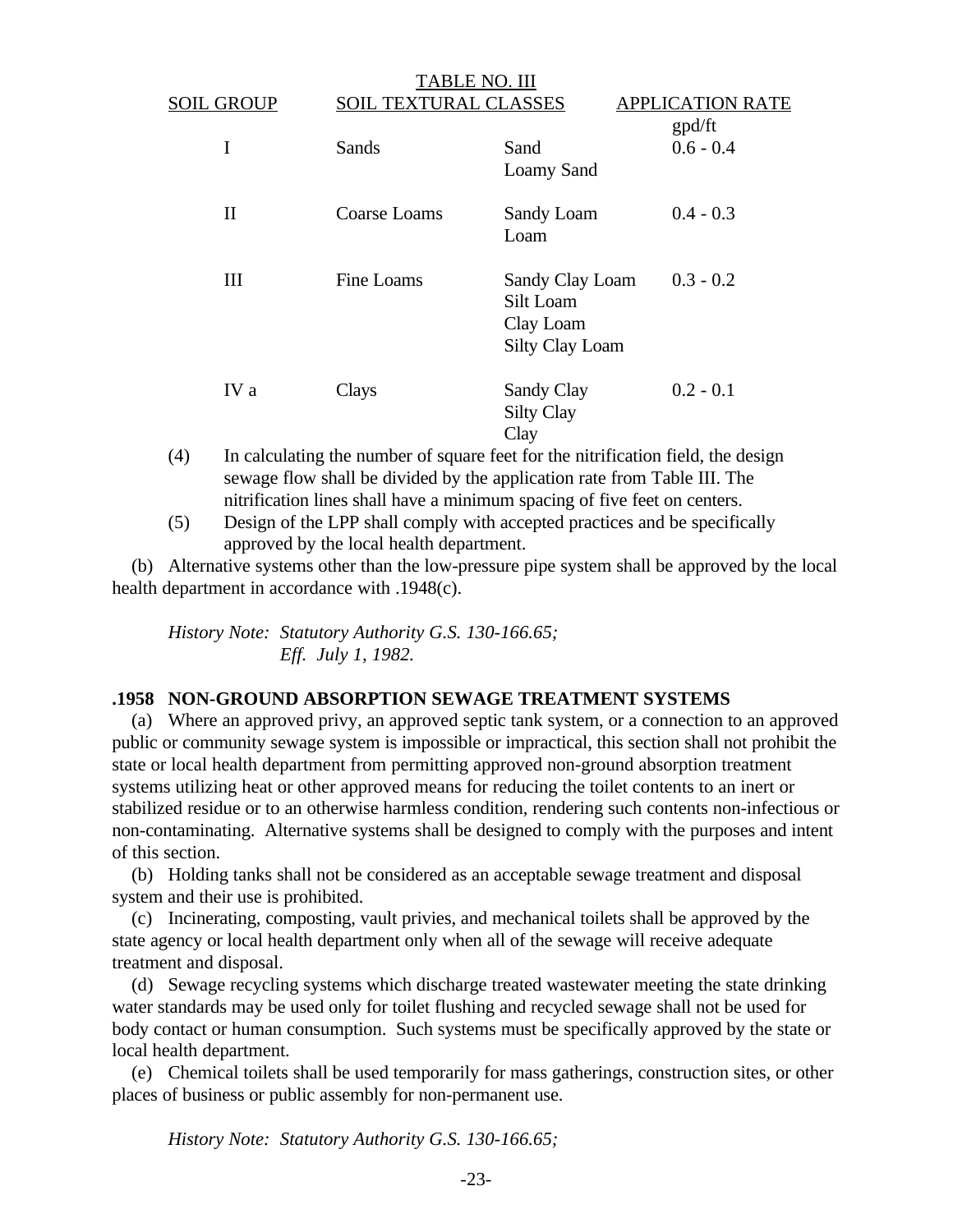## **.1959 PRIVY CONSTRUCTION**

 (a) An "approved privy" shall consist of a pit, floor slab, and seat assembly housed in a building which affords privacy and reasonable protection from the weather.

- (1) The pit shall consist of an excavation at least 42 inches square and in no case shall the bottom of an excavation be closer than one foot from the seasonally high water table or rock.
- (2) The pit shall be properly curbed to prevent caving. In sandy or loose soil, the curb shall extend the full depth of the pit. In tight soils, partial curbing is acceptable if it prevents caving.
- (3) The privy floor slab shall be constructed of reinforced concrete. Where it is impractical to secure or construct reinforced concrete floor assemblies, wood construction will be accepted provided the floor slab is made of rough sub-flooring and covered with tight tongue-and-groove flooring or other type flooring materials to provide strength and prevent entrance of flies and mosquitoes to the privy pit. Where wood construction is used, floors shall be anchored to at least four-inch by four-inch sills. All wood material within 12 inches of finished grade should be treated to prevent rot and insect infestation.
- (4) Wood used for riser, seat assemblies, and the floor slab shall be tongue-and-groove or plywood (exterior or marine) material.
- (5) Privies shall not be used for the disposal of water-carried sewage.

*History Note: Statutory Authority G.S. 130-166.65; Eff. July 1, 1982.*

# **.1960 MAINTENANCE OF PRIVIES**

 (a) Any person owning or controlling the property upon which a privy is located shall be responsible for these requirements:

- (1) The privy building shall afford a reasonable degree of protection from bad weather conditions.
- (2) When the pit becomes filled to within 18 inches of the top of the ground, the privy building must be moved to a new pit and the old pit completely covered with earth.
- (3) If the pit should cave in, a new pit shall be provided.
- (b) The tenant or person occupying the property shall be responsible for these requirements:
	- (1) The walls, floors, and seat of the privy and grounds immediately adjacent to the building must be kept in a clean and decent condition.
	- (2) Fowl and other animals shall not be harbored in the privy building.
	- (3) Seat cover shall be hinged and closed at all times when the privy is not in use.
	- (4) Flies shall be excluded from the pit at all times. The application of a cupful of kerosene or used oil once each week will assist in controlling mosquito breeding and keep down odors.
	- (5) Ashes, garbage, and trash shall be kept out of the pit.

*History Note: Statutory Authority G.S. 130-166.65; Eff. July 1, 1982.*

# **.1961 MAINTENANCE OF SEWAGE SYSTEMS AND SEPTAGE DISPOSAL**

(a) Any person owning or controlling the property upon which a ground absorption sewage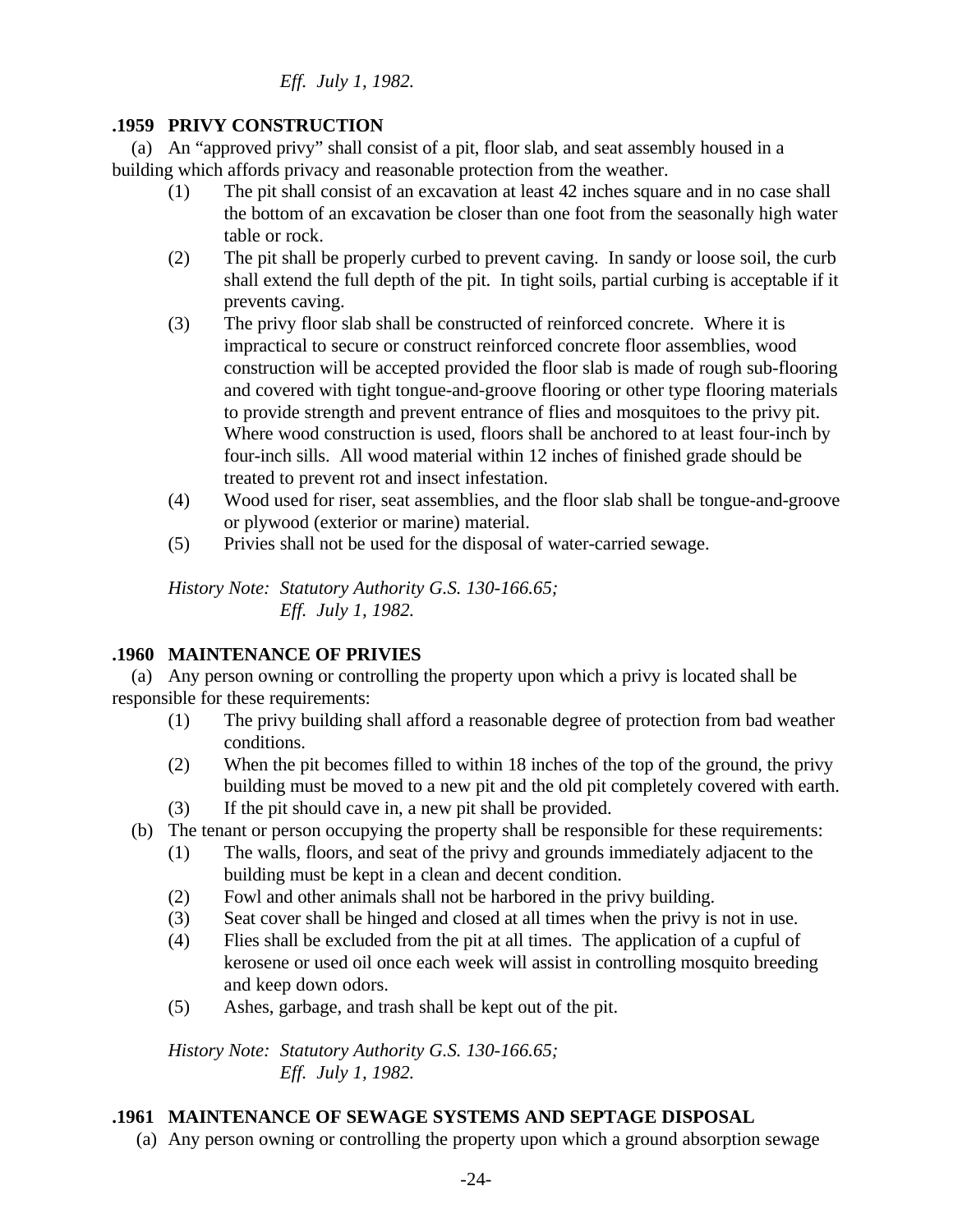treatment and disposal system is installed shall be responsible for the following items regarding the maintenance of the system:

- (1) Ground absorption sewage treatment and disposal systems shall be maintained at all times to prevent seepage or discharge of sewage or effluent to the surface of the ground or to surface waters.
- (2) Ground absorption sewage treatment and disposal systems need occasional cleaning and should be checked at least once every three years to determine if septage needs removing (once a year if garbage grinders are discharging to the tank).

 (b) Septage removed from ground absorption sewage treatment and disposal systems shall be properly disposed of only at approved locations in accordance with applicable laws, rules, and regulations and consistent with good public health practice. If septage is applied to the land, it shall be buried or plowed under at an approved location within 24 hours. Proper disposal of septage shall be the responsibility of the person providing the septage pumping service.

 (c) Ground absorption sewage treatment and disposal systems which create a public health risk, environmental hazard, or nuisance by surfacing of effluent or discharge directly into the ground water or the surface waters shall be repaired within 30 days of notification by the state or local health department unless the notification otherwise specifies in writing. The state or local health department shall investigate any state or local health department shall investigate any malfunctioning system and use the best practical technology consistent with good public health practice in requiring repairs to a malfunctioning ground absorption sewage treatment and disposal system.

*History Note: Statutory Authority G.S. 130-166.65; Eff. July 1, 1982.*

#### **.1962 EXEMPTION**

 The provisions of this section shall not apply to properly functioning sewage treatment and disposal systems in use or for which a valid permit has been issued prior to the effective date of these rules. This exemption is applicable only where the sewage flow and sewage characteristics are unchanged.

*History Note: Statutory Authority G.S. 130-166.65; Eff. July 1, 1982.*

#### **.1963 DISUSE OF SEWAGE SYSTEM**

 Notwithstanding the foregoing provisions of .1962 of this section, if, for any reason, a sewage treatment and disposal system falls into disrepair or has been disconnected, such system shall not be used again unless it meets all of the provisions of this section or unless the local health department determines such reuse will not create a public health hazard.

*History Note: Statutory Authority G.S. 130-166.65; Eff. July 1, 1982.*

#### **.1964 INTERPRETATION AND TECHNICAL ASSISTANCE**

 (a) The provisions of this section shall be interpreted, as applicable, in accordance with the recognized principles and practices of soil science, engineering, and public health.

 (b) The state will provide technical assistance. Local health departments may obtain technical information and assistance from appropriate personnel as may be needed for interpretation of this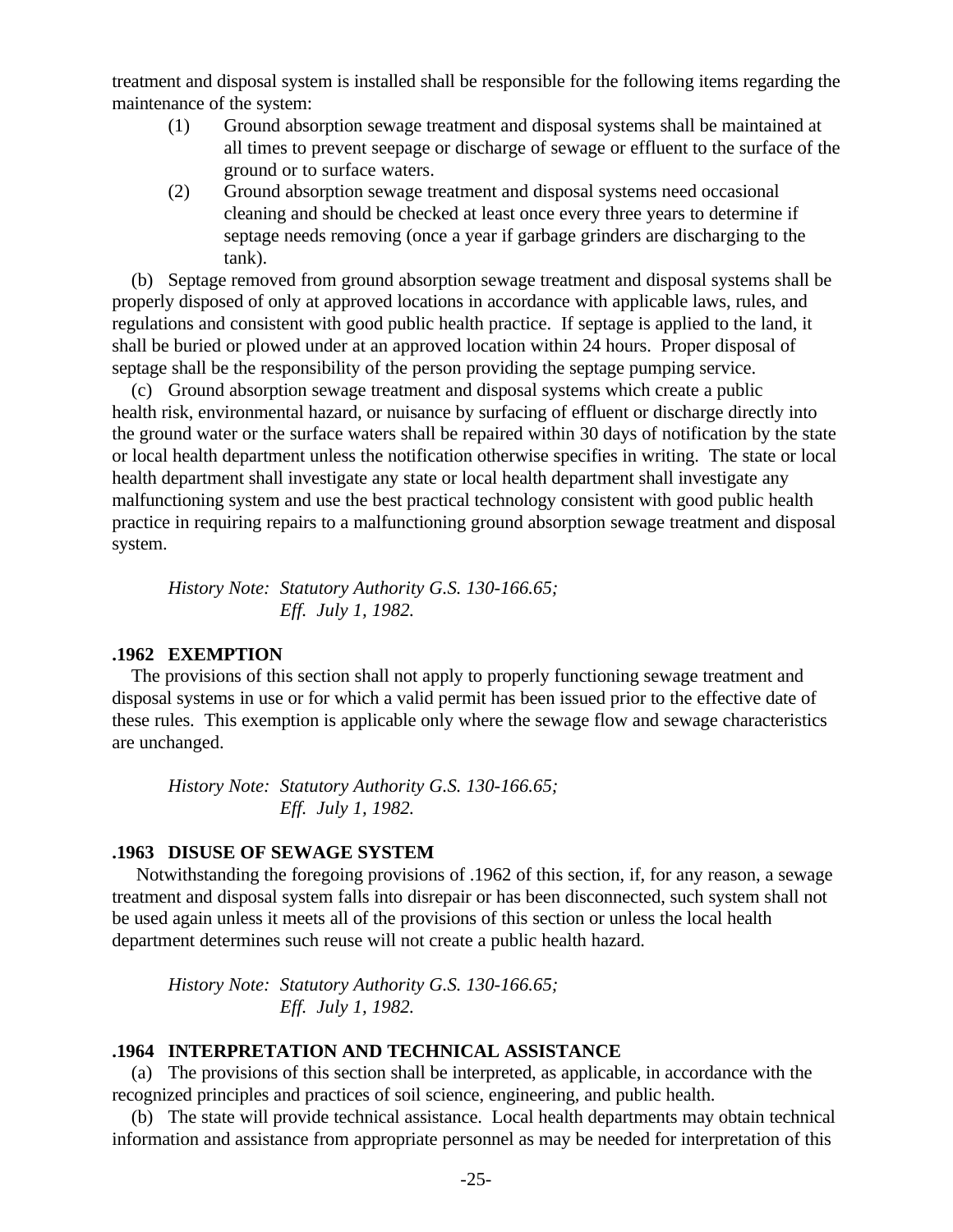section.

*History Note: Statutory Authority G.S. 130-166.65; Eff. July 1, 1982*.

#### **.1965 APPEALS PROCEDURE**

 Appeals concerning the interpretation and enforcement of the rules in this section shall be made by written petition and shall be submitted to the Director, Division of Health Services, P.O. Box 2091, Raleigh, N.C. 27602-2091. All appeals shall be conducted in accordance with G.S. 150A, 10 NCAC 1B and with 10 NCAC 4B.

*History Note: Statutory Authority G.S. 130-166.65; Eff. July 1, 1982.*

#### **.1966 SEVERABILITY**

 If any provision of these rules or the application thereof to any person or circumstance is held invalid, the remainder of the rules or the application of such provisions to other persons or circumstances shall not be affected thereby.

*History Note: Statutory Authority G.S. 130-166.65; Eff. July 1, 1982.*

#### **.1967 INJUNCTIONS**

 If any person shall violate any of the rules in this section or if any person shall hinder or interfere with the proper performance of duty of the Secretary of Human Resources or his representative or any local health director or his representative, the Secretary of Human Resources or any local health director may institute an action in the Superior Court of the county in which such violation, hindrance, or interference occurred for injunctive relief as provided in G. S. 130-205.

*History Note: Statutory Authority G.S. 130-166.65; 130-205; Eff. July 1, 1982.*

#### **.1968 PENALTIES**

 If any person shall willfully violate any of the rules in this section or shall willfully fail to perform any acts required by these rules, he shall be guilty of a misdemeanor and shall be punished as provided in G.S. 130-203, and he may have any permit issued pursuant to these rules suspended or revoked.

*History Note: Statutory Authority G.S. 130-166.72; 130-203; Eff. July 1, 1982.*

NOTE: "ALL READERS OF THESE REGULATIONS SHOULD BE AWARE THAT THE ATTORNEY GENERAL MAY MAKE EDITORIAL CHANGES IN THE ORDER, TITLES, NUMBERING OR OTHER SUCH CHANGES UNDER G.S. 150A-61; HOWEVER, SUCH CHANGES DO NOT ALTER THE EFFECTIVE DATE OR THE